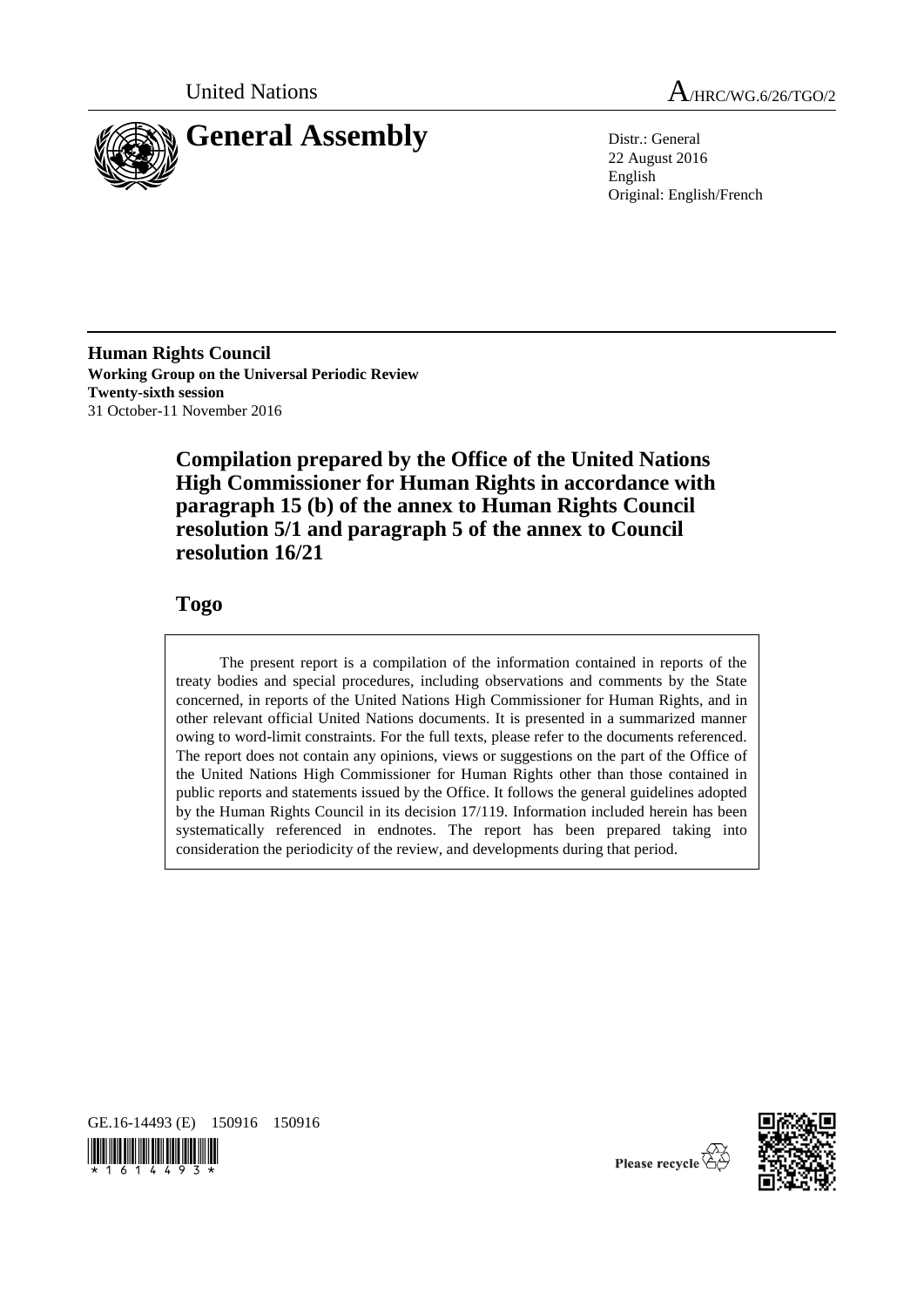# **I. Background and framework**

## **A. Scope of international obligations**<sup>1</sup>

### **1.** International human rights treaties<sup>2</sup>

|                                                                          | Status during previous cycle                                     | Action after review   | Not ratified/not accepted   |
|--------------------------------------------------------------------------|------------------------------------------------------------------|-----------------------|-----------------------------|
| Ratification,<br>accession or<br>succession                              | <b>ICERD</b> (1972)                                              | <b>ICPPED (2014)</b>  | <b>ICCPR-OP2</b>            |
|                                                                          | <b>ICESCR (1984)</b>                                             |                       | ICRMW (signature, 2001)     |
|                                                                          | <b>ICCPR (1984)</b>                                              |                       |                             |
|                                                                          | <b>CEDAW</b> (1983)                                              |                       |                             |
|                                                                          | CAT (1987)                                                       |                       |                             |
|                                                                          | OP-CAT (2010)                                                    |                       |                             |
|                                                                          | CRC (1990)                                                       |                       |                             |
|                                                                          | <b>OP-CRC-AC (2005)</b>                                          |                       |                             |
|                                                                          | <b>OP-CRC-SC (2004)</b>                                          |                       |                             |
|                                                                          | ICRMW (signature, 2001)                                          |                       |                             |
|                                                                          | CRPD (2011)                                                      |                       |                             |
| Reservations and/or<br>declarations                                      | OP-CRC-AC<br>(declaration, art. $3$ , $(2)$ : 18 years,<br>2005) |                       |                             |
| Complaints<br>procedures,<br>inquiries and urgent<br>action <sup>3</sup> | OP-ICESCR (signature, 2009)                                      | ICERD, art. 14 (2015) | OP-ICESCR (signature, 2009) |
|                                                                          | <b>ICCPR-OP 1 (1988)</b>                                         |                       | ICCPR, art. 41              |
|                                                                          | CAT,                                                             |                       | OP-CEDAW                    |
|                                                                          | arts. 20, 21 and 22 (1987)<br>OP-CRPD, art. 6 (2011)             |                       | OP-CRC-IC                   |
|                                                                          |                                                                  |                       | <b>ICRMW</b>                |
|                                                                          |                                                                  |                       | ICPPED, arts. 31 and 32     |

1. In 2013, the Committee on Economic, Social and Cultural Rights, and in 2012, the Committee against Torture, the Committee on the Elimination of Discrimination against Women and the Committee on the Rights of the Child, encouraged Togo to consider ratifying ICRMW.<sup>4</sup>

2. The Committee on Economic, Social and Cultural Rights encouraged Togo to ratify OP-ICESCR<sup>5</sup> and to consider signing and ratifying OP-CEDAW and OP-CRC-IC.<sup>6</sup> The Committee against Torture invited Togo to consider ratifying ICCPR-OP 2, OP-ICESCR and OP-CEDAW.7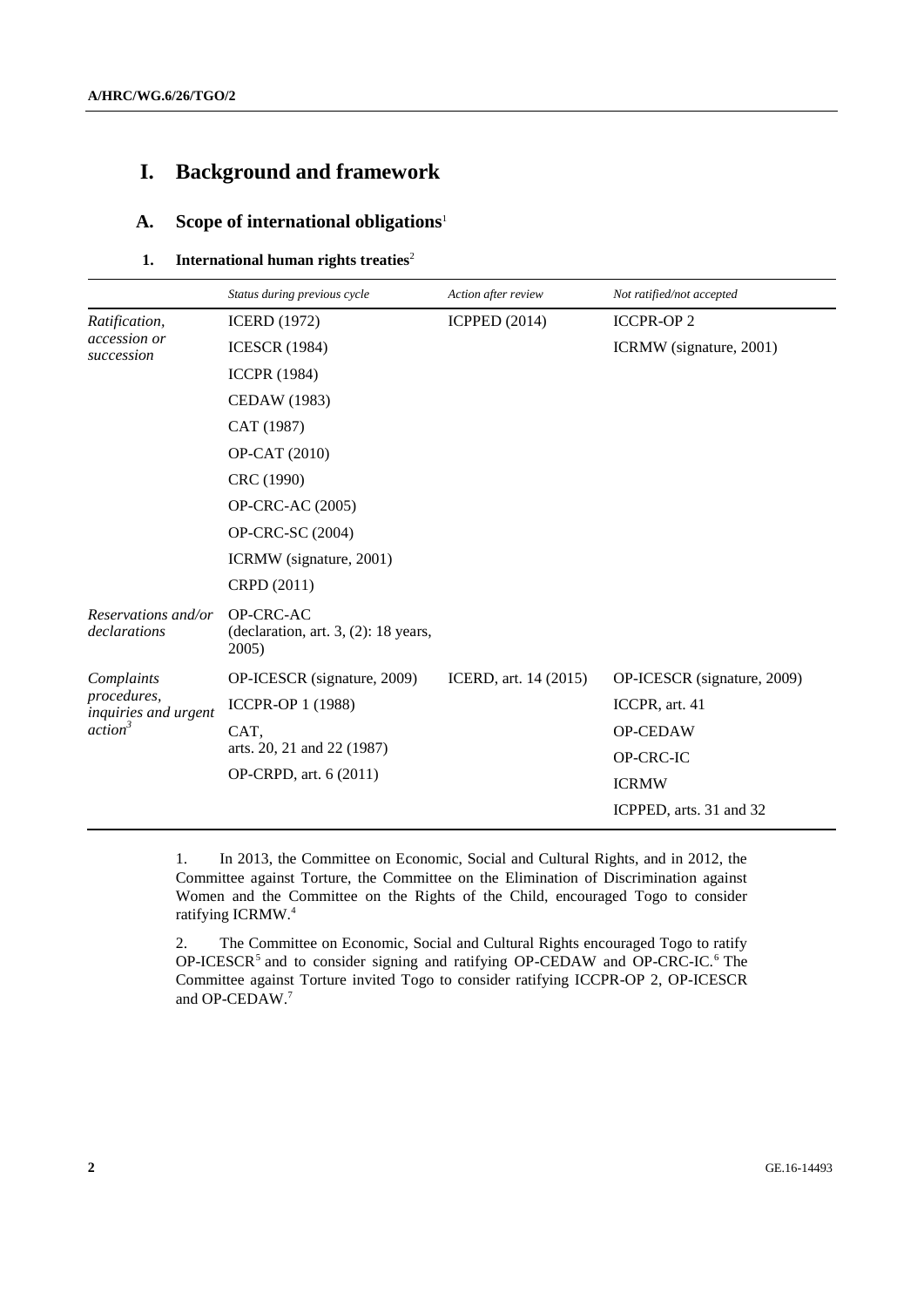|                                                    | Status during previous cycle                                                                                                | Action after review                                  | Not ratified                                                            |
|----------------------------------------------------|-----------------------------------------------------------------------------------------------------------------------------|------------------------------------------------------|-------------------------------------------------------------------------|
| Ratification,<br><i>accession or</i><br>succession | Convention on the Prevention and<br>Punishment of the Crime of Genocide                                                     |                                                      |                                                                         |
|                                                    |                                                                                                                             |                                                      | Rome Statute of the<br><b>International Criminal Court</b>              |
|                                                    | Palermo Protocol <sup>8</sup>                                                                                               |                                                      |                                                                         |
|                                                    | Conventions on refugees and stateless<br>persons (except 1961 Convention on the<br>Reduction of Statelessness) <sup>9</sup> |                                                      | 1961 Convention on the<br><b>Reduction of Statelessness</b>             |
|                                                    | Geneva Conventions of 12 August 1949<br>and Additional Protocols I and $\mathbf{H}^{10}$                                    |                                                      | Additional Protocol III to the<br>1949 Geneva Conventions <sup>11</sup> |
|                                                    | <b>ILO</b> fundamental conventions                                                                                          |                                                      |                                                                         |
|                                                    |                                                                                                                             |                                                      | <b>ILO Conventions Nos. 169</b><br>and $189^{12}$                       |
|                                                    |                                                                                                                             | Convention against<br>Discrimination in<br>Education |                                                                         |

### **2. Other main relevant international instruments**

### **B. Constitutional and legislative framework**

3. The Committee against Torture recommended that Togo adopt the new Code of Criminal Procedure. <sup>13</sup> The Committee on the Rights of the Child made a similar recommendation.<sup>14</sup> The Committee on the Elimination of Discrimination against Women recommended once again that Togo bring domestic provisions in line with the Convention and ensure that all discriminatory provisions be reviewed and repealed.<sup>15</sup>

4. The Committee on the Rights of the Child urged Togo to ensure that all rights enshrined in the Convention were integrated into the Children's Code, repeal contrary provisions and adopt the implementing regulations for the Code.<sup>16</sup>

5. The Committee on Economic, Social and Cultural Rights regretted that, despite its constitutional status, the Covenant had never been invoked by the courts and that the national laws had not given effect to economic, social and cultural rights.<sup>17</sup>

6. The Committee on the Rights of the Child remained concerned that corruption continued to be pervasive. <sup>18</sup> The Committee on Economic, Social and Cultural Rights recommended that Togo adopt an anti-corruption law and enforce compliance with article 145 of the Constitution on the declaration of property and assets.<sup>19</sup>

### **C. Institutional and human rights infrastructure and policy measures**

| National human rights institution | Status during previous cycle | Status during present cycle <sup>21</sup> |
|-----------------------------------|------------------------------|-------------------------------------------|
| National Human Rights Institution | A (2007)                     |                                           |

#### **Status of national human rights institutions<sup>20</sup>**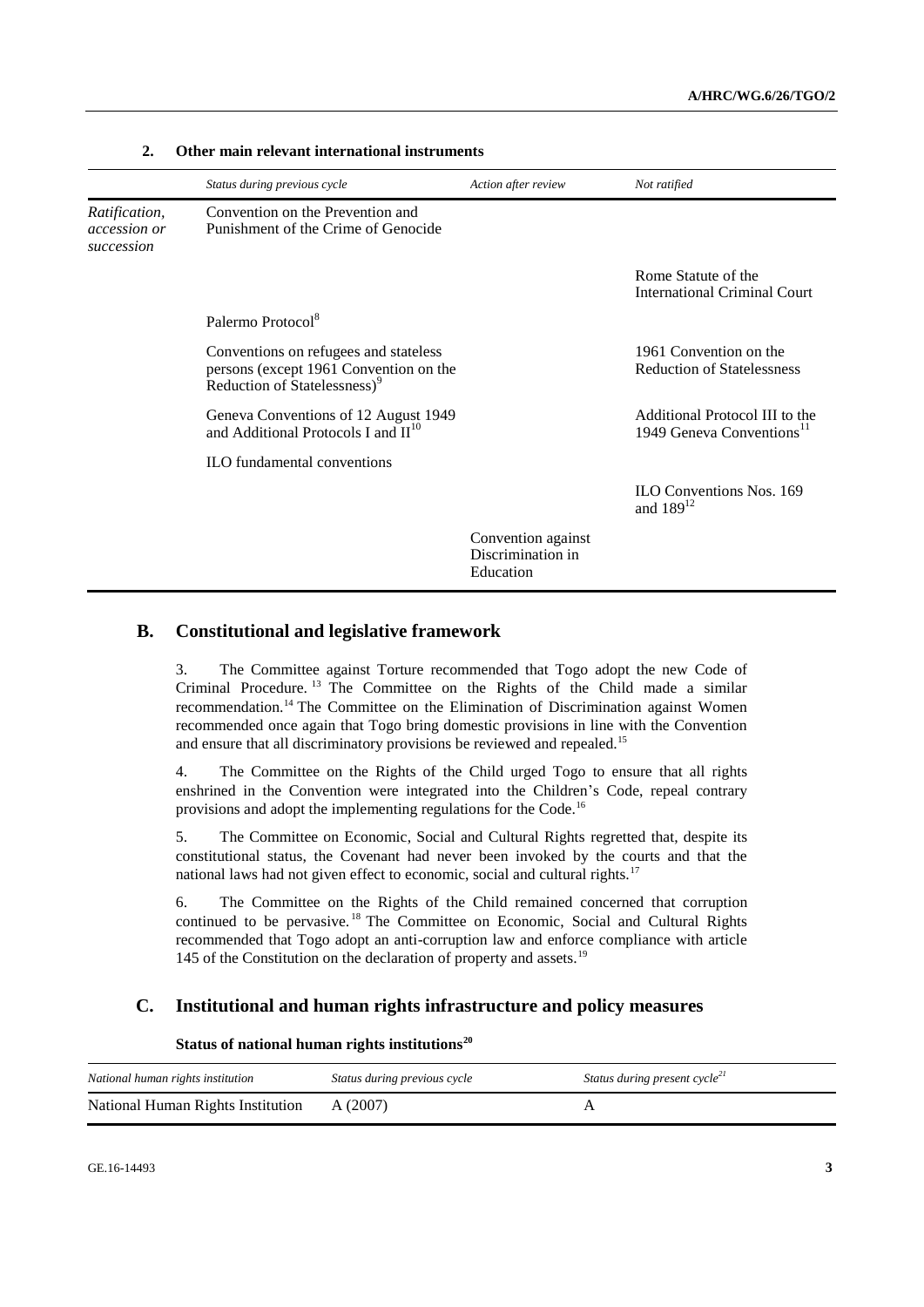7. The Committee against Torture was concerned that the budget of the national human rights commission had reportedly decreased by 20 per cent since  $2008<sup>22</sup>$  It recommended that Togo provide the Commission with sufficient financial, human and material resources.<sup>23</sup> The Committee on the Rights of the Child raised similar concerns and reiterated its recommendations.<sup>24</sup>

8. The Committee against Torture was concerned that, further to the publication of the 2012 report of the national human rights commission on allegations of torture,  $25$  the President of the commission had been obliged to leave the country, following threats made against him.<sup>26</sup> The Special Rapporteur on the situation of human rights defenders expressed similar concerns<sup>27</sup> and recommended that the commission implement the recommendations of the Global Alliance of National Human Rights Institutions with regard to strengthening the independence and effectiveness of the institution.<sup>28</sup>

9. The Committee on the Elimination of Discrimination against Women remained concerned about the limited impact of the National Policy on Gender Equality and Equity.

10. The Committee on the Rights of the Child noted with concern that the National Committee on the Rights of the Child, provided for in the 2007 Children's Code as the coordinating body for the implementation of the Convention, had not yet been set up.<sup>29</sup>

11. The Committee on Economic, Social and Cultural Rights urged Togo to increase the budgets allocated to social sectors.<sup>30</sup>

## **II. Cooperation with human rights mechanisms**

12. The Special Rapporteur on human rights defenders commended Togo for its efforts to strengthen the legal and institutional framework, mainly through its engagement in the universal periodic review process and with treaty bodies. $31$ 

13. The Special Rapporteur was pleased that the review process had brought authorities and civil society together.<sup>32</sup>

14. The Deputy High Commissioner for Human Rights welcomed the development of a national plan for the implementation of recommendations made during the universal periodic review and by treaty bodies.

#### **A. Cooperation with treaty bodies**

#### **1. Reporting status**

| Treaty body                                                           | Concluding<br>observations included<br>in previous review | Latest report<br>submitted since<br>previous review | Latest concluding<br>observations | Reporting status                                                           |
|-----------------------------------------------------------------------|-----------------------------------------------------------|-----------------------------------------------------|-----------------------------------|----------------------------------------------------------------------------|
| Committee on the<br>Elimination of<br>Racial<br><b>Discrimination</b> | August 2008                                               | 2015                                                |                                   | Combined eighteenth to nineteenth<br>reports pending consideration in 2016 |
| Committee on<br>Economic, Social<br>and Cultural<br>Rights            | May 2001                                                  |                                                     | May 2013                          | Second report due in 2018                                                  |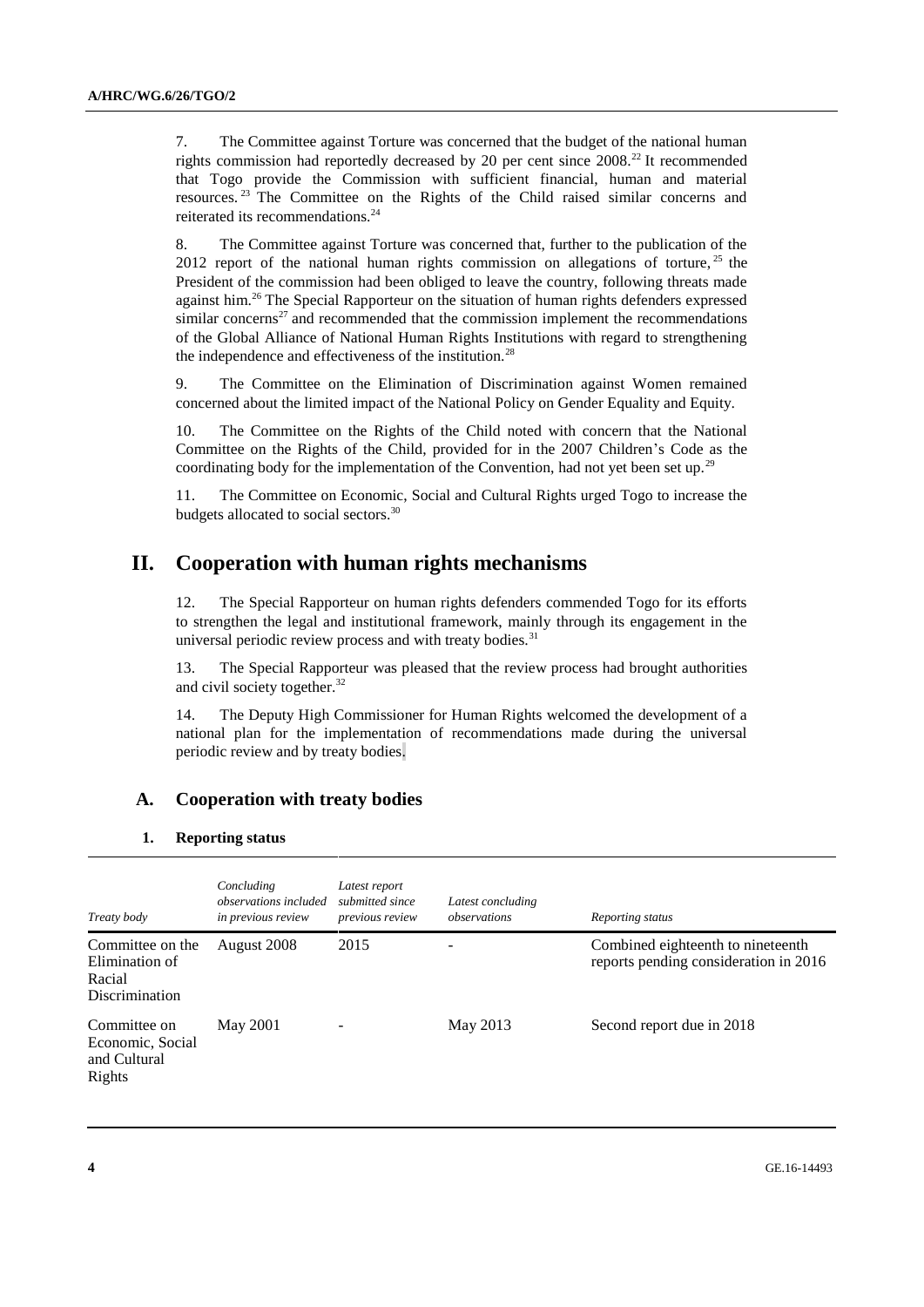| Treaty body                                                           | Concluding<br>observations included<br>in previous review | Latest report<br>submitted since<br>previous review | Latest concluding<br>observations              | Reporting status                                                                                       |
|-----------------------------------------------------------------------|-----------------------------------------------------------|-----------------------------------------------------|------------------------------------------------|--------------------------------------------------------------------------------------------------------|
| Human Rights<br>Committee                                             | March 2011                                                |                                                     |                                                | Fifth report overdue since 2015; list<br>of issues prior to reporting to be<br>adopted in October 2016 |
| Committee on the<br>Elimination of<br>Discrimination<br>against Women | February 2006                                             |                                                     | October 2012                                   | Eighth report due in October 2016                                                                      |
| Committee against May 2006<br>Torture                                 |                                                           |                                                     | November 2012                                  | Third report due in November 2016                                                                      |
| Committee on the<br>Rights of the Child                               | January 2005                                              |                                                     | February 2012<br>(on CRC and on OP-<br>CRC-SC) | Combined fifth to sixth reports due in<br>2017; initial report on OP-CRC-AC<br>overdue since 2007      |
| Committee on the<br><b>Rights of Persons</b><br>with Disabilities     |                                                           |                                                     |                                                | Initial report overdue since 2013                                                                      |
| Committee on<br>Enforced<br>Disappearances                            |                                                           |                                                     |                                                | Initial report due in 2016                                                                             |

# **2. Responses to specific follow-up requests by treaty bodies**

# *Concluding observations*

| Treaty body                                                                             | Due in       | Subject matter                                                                                                                                                                                                                                                                                                                                                                                                       | Submitted in                                                                                                             |
|-----------------------------------------------------------------------------------------|--------------|----------------------------------------------------------------------------------------------------------------------------------------------------------------------------------------------------------------------------------------------------------------------------------------------------------------------------------------------------------------------------------------------------------------------|--------------------------------------------------------------------------------------------------------------------------|
| Human Rights<br>Committee<br>Committee against                                          | 2012<br>2013 | Truth, Justice, and Reconciliation Commission;<br>criminalization of torture; investigation<br>allegations of torture, ill-treatment and deaths in<br>detection <sup>33</sup><br>Entry into force of the new Criminal Code and<br>Code of Criminal Procedure; conditions of<br>detention; legal safeguards for detainees;<br>prosecute and punish perpetrators of acts of<br>torture and ill-treatment <sup>34</sup> | 2012, $36$ 2012, $37$ 2014. $38$<br>Further information<br>requested. $39$                                               |
| Torture<br>Committee on the<br>Elimination of<br><b>Discrimination</b><br>against Women | 2014         |                                                                                                                                                                                                                                                                                                                                                                                                                      | $2013^{40}$ Further information<br>requested. <sup>41</sup><br>$2015.42$ Further information<br>requested. <sup>43</sup> |
|                                                                                         |              | Legislative framework; stereotypes and harmful<br>practices. <sup>35</sup>                                                                                                                                                                                                                                                                                                                                           |                                                                                                                          |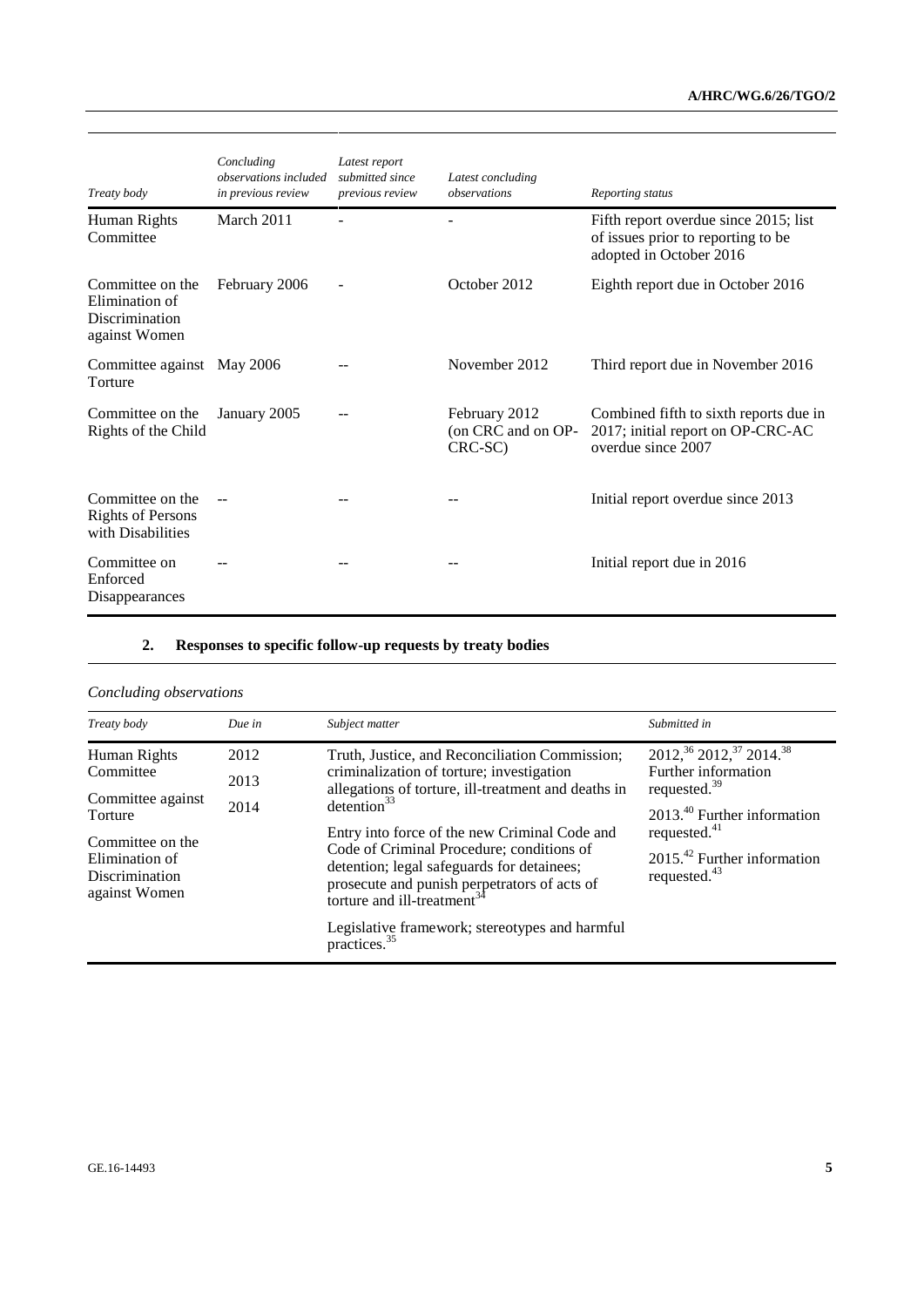| Treaty body                                                                                                     | Date          | Subject matter                                         |
|-----------------------------------------------------------------------------------------------------------------|---------------|--------------------------------------------------------|
| Subcommittee on<br>Prevention of Torture and<br>Other Cruel, Inhuman or<br>Degrading Treatment or<br>Punishment | December 2014 | Art. 11 (a) OP-CAT (confidential report) <sup>44</sup> |

*Country visits and/or inquiries by treaty bodies*

### **B. Cooperation with special procedures<sup>45</sup>**

|                                                          | Status during previous cycle                                                                              | Current status                     |  |
|----------------------------------------------------------|-----------------------------------------------------------------------------------------------------------|------------------------------------|--|
| Standing invitation                                      | No.                                                                                                       | No.                                |  |
| Visits undertaken                                        | Human rights defenders                                                                                    | Human rights defenders             |  |
|                                                          | Torture                                                                                                   |                                    |  |
| Visits agreed to in principle                            | Summary executions                                                                                        | Summary executions                 |  |
| Visits requested                                         |                                                                                                           | Independence of judges and lawyers |  |
|                                                          |                                                                                                           | Slavery                            |  |
|                                                          |                                                                                                           | Extreme poverty                    |  |
| Responses to letters of<br>allegation and urgent appeals | During the period under review, three communications were sent. The Government<br>replied to two of them. |                                    |  |

15. The Special Rapporteur on human rights defenders encouraged Togo to extend a standing invitation to special procedures.<sup>46</sup>

### **C. Cooperation with the Office of the United Nations High Commissioner for Human Rights**

16. Further to her visit in 2013, the United Nations High Commissioner for Human Rights indicated that her Office was ready to support Togo in enhancing the respect for and implementation of human rights in the administration of justice.

17. After her visit to Togo in 2014, the Deputy High Commissioner for Human Rights recalled that, with the assistance of her Office and United Nations partners, Togo had begun a process of transitional justice that had ended, in 2012, with the Truth, Justice and Reconciliation Commission handing its recommendations to the Government. These recommendations had not yet been implemented. The Deputy High Commissioner stated that Togo could continue to count on the support of the High Commissioner for Human Rights as it determined its next steps.

18. The Office of the United Nations High Commissioner for Human Rights (OHCHR) country office in Togo was established in 2006 and closed on 30 June 2015 owing to financial constraints.47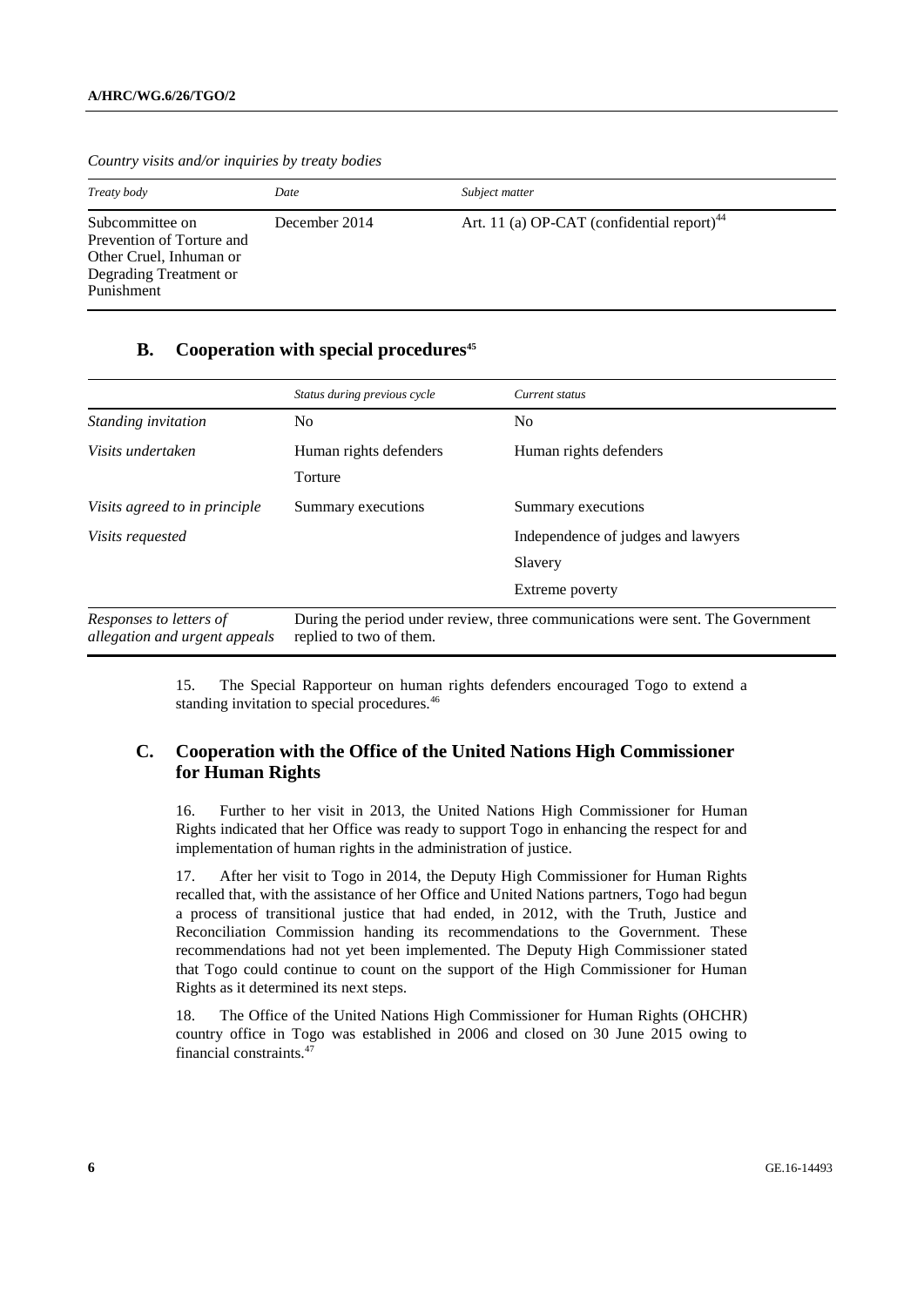# **III. Implementation of international human rights obligations, taking into account applicable international humanitarian law**

### **A. Equality and non-discrimination**

19. The Committee on the Elimination of Discrimination against Women recommended that Togo withdraw the discriminatory provisions of the Code of Persons and Family and ensure that women have equal rights to property acquired during marriage.<sup>48</sup>

20. The Committee on the Rights of the Child expressed concern that, in cases of repudiation, women lost custody of their children.<sup>49</sup>

21. The Committee on the Elimination of Discrimination against Women remained concerned about the delay in withdrawing discriminatory provisions from the Code of Nationality.<sup>50</sup>

22. The Committee on the Elimination of Discrimination against Women remained concerned about the widespread poverty and illiteracy among rural women, their lack of participation in decision-making processes, access to health care, social security services, education, justice, clean water, electricity, land, employment and credit facilities.<sup>51</sup> It recommended that Togo adopt temporary special measures in the areas of education, employment and health, and adopt targeted policies to protect and integrate those women into society. <sup>52</sup> The Committee also recommended that Togo adopt targeted policies to protect and integrate older women, women with disabilities and women in detention into society.<sup>53</sup>

23. The Committee on the Elimination of Discrimination against Women recommended that Togo adopt without delay the draft law establishing quotas for women at elected and administrative positions.<sup>54</sup>

24. The Special Rapporteur on human rights defenders noted that patriarchal attitudes and deeply rooted stereotypes still persisted about the role of men and women in family and society. In this context, women human rights defenders were still too often seen as "troublemakers" because of their activism, particularly if they worked on sexual and reproductive rights. The Special Rapporteur urged Togo to remove the obstacles to the work of women human rights defenders, including by redressing gender inequalities and combating social stereotypes.<sup>55</sup>

25. The Committee on the Rights of the Child was concerned that 50 per cent of children were not registered at birth. It urged Togo to ensure that birth registration was free and compulsory in practice. <sup>56</sup> The Committee recommended that Togo guarantee that children without a birth certificate were not deprived of access to education, health care and other social services<sup>57</sup>

26. The Committee on the Rights of the Child was concerned about the prevailing societal attitudes conducive to the stigmatization of children with disabilities and that even led to infanticide.<sup>58</sup>

27. The Special Rapporteur noted that same-sex relations between consenting adults were a criminal offence punishable by imprisonment and a fine.<sup>59</sup> He also noted that the working environment for defenders of the rights of lesbian, gay, bisexual, transgender and intersex persons was often hostile owing not only to pressure from society and families but also the existing legal framework.<sup>60</sup>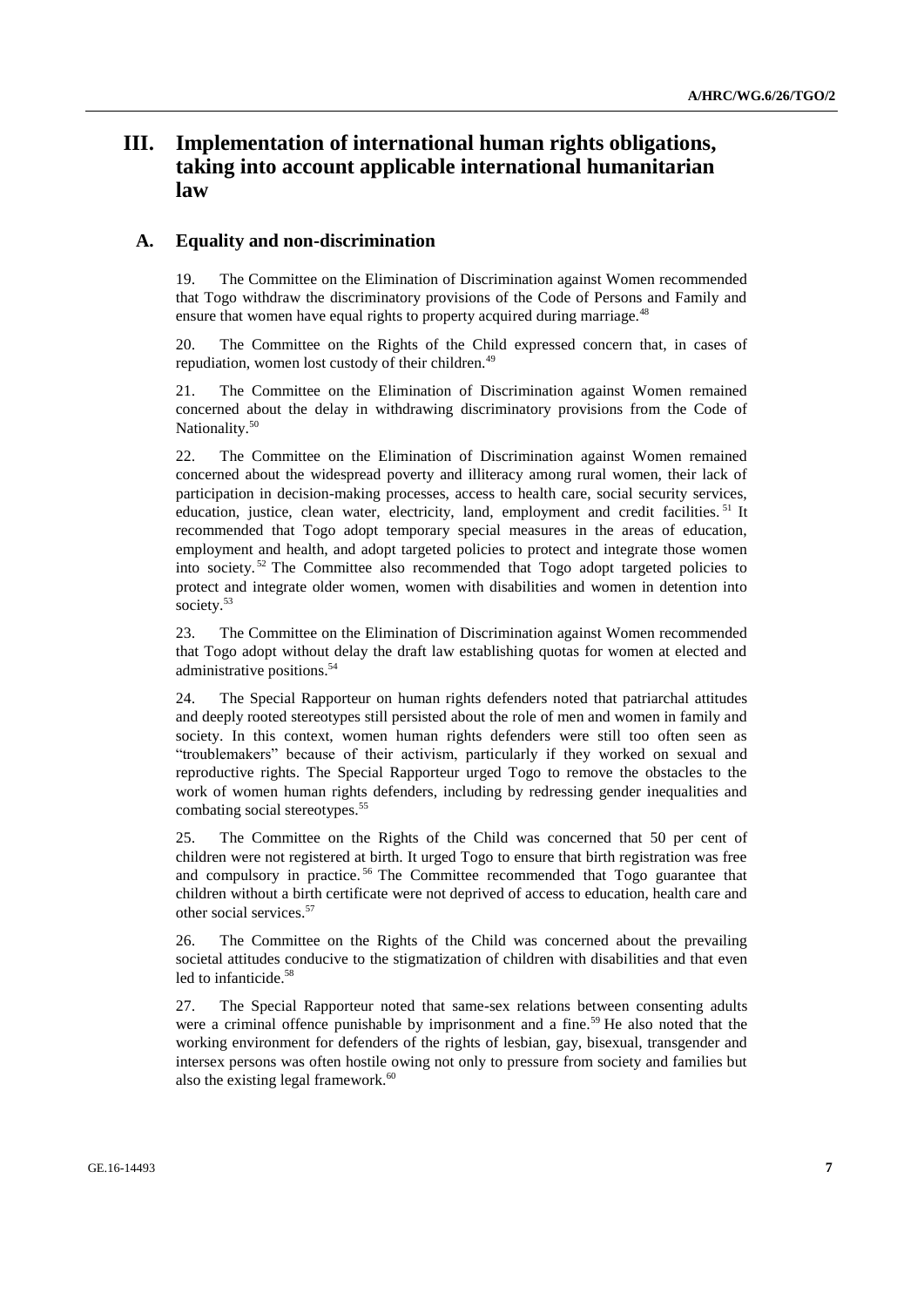### **B. Right to life, liberty and security of the person**

28. The Special Rapporteur noted the introduction of a definition of torture in the Criminal Code.<sup>61</sup> The Committee against Torture recommended that Togo incorporate all the elements of the definition of torture contained in the Convention<sup>62</sup> and include a provision on the non-applicability of statutory limitations to the crime of torture.<sup>63</sup>

29. The Committee against Torture was concerned by the allegations of torture and illtreatment in detention, including unofficial places of detention. <sup>64</sup> It recommended that Togo, in accordance with the commitment it had made during the previous review, launch investigations into all allegations of torture or ill-treatment committed by members of the security services or others, in particular on the premises of the National Intelligence Agency in 2009, and punish those responsible in accordance with the gravity of their acts.<sup>65</sup> The Committee also recommended that clear instructions be given to members of the security forces regarding the absolute prohibition and criminalization of torture.<sup>66</sup>

30. The Committee against Torture recommended that Togo ensure that confessions obtained under torture and the subsequent proceedings were declared null and void, and raise awareness among judges of the inadmissibility of statements obtained under torture.<sup>67</sup>

31. The Committee against Torture was concerned that, according to a report of the national human rights commission, ill-treatment had been allegedly committed against detainees and persons linked to the attempted coup in 2009.<sup>68</sup> The Special Rapporteur recommended that Togo ensure that the recommendations made in the report were implemented.<sup>69</sup>

32. After its visit to Togo in 2014, the Subcommittee on Prevention of Torture and Other Cruel, Inhuman or Degrading Treatment or Punishment noted that places of deprivation of liberty faced a lack of human and financial resources and a dysfunctional judicial system. Furthermore, national legislation lacked fundamental guarantees, a definition of torture as a criminal offence and appropriate sanctions. The Subcommittee called on Togo to take practical and immediate measures to improve the conditions of detention.

33. The Committee against Torture was also concerned by the alarming conditions in detention centres throughout Togo, some of which were tantamount to torture. It recommended that funding be increased to bring living conditions in all prisons in line with international standards, and that a central register be established on all detainees.<sup>70</sup> The Committee on the Elimination of Discrimination against Women recommended that Togo ensure adequate health facilities and services for women in detention, in particular for pregnant women. $71$ 

34. The Committee on the Rights of the Child was concerned that children in conflict with the law were often kept with adults in police stations and detention facilities<sup>72</sup> and regularly subjected to ill-treatment by prison officials.<sup>73</sup> It urged Togo to ensure that children be immediately removed from adult detention facilities and placed in a safe, childsensitive environment.<sup>74</sup>

35. The Committee against Torture was concerned that the fundamental legal safeguards of detainees were often violated and at arbitrary arrests and detention. It recommended that Togo establish a procedure in the Code of Criminal Procedure allowing victims of miscarriages of justice to receive reparation.<sup>75</sup>

36. OHCHR noted the systematic use of arrest warrants and prolonged detentions.

37. The Deputy High Commissioner for Human Rights stated that a law on violence against women, including domestic violence, should be drawn up. The Committee on the Elimination of Discrimination against Women urged Togo to adopt without delay a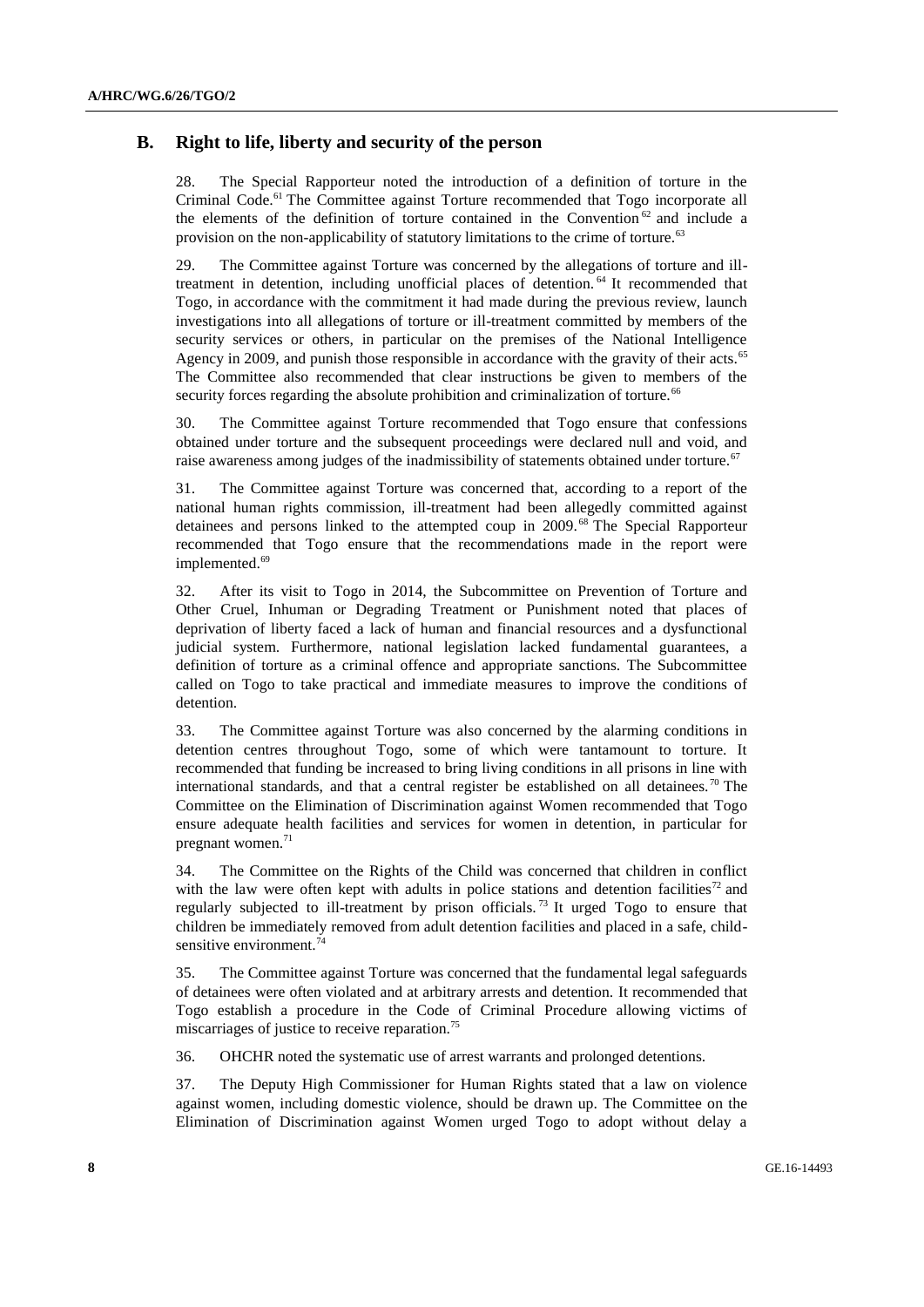comprehensive law addressing all forms of violence against women.<sup>76</sup> The Committee against Torture made similar recommendations.<sup>77</sup>

38. The Committee on the Elimination of Discrimination against Women reiterated its recommendation to put in place a strategy to eliminate harmful practices against women.<sup>78</sup> The Committee on the Rights of the Child and the Committee on Economic, Social and Cultural Rights made similar recommendations.<sup>79</sup>

39. The Committee on the Rights of the Child was concerned that early and forced marriages continued to be widely practiced throughout Togo<sup>80</sup> and that prosecution of those who married children had not been given priority.<sup>81</sup>

40. While noting that female genital mutilation was criminalized and had significantly decreased,<sup>82</sup> the Committee on the Rights of the Child was concerned that the practice was still widely practiced in certain communities and that perpetrators were not brought to justice.<sup>83</sup> It urged Togo to empower practitioners of female genital mutilation to find an alternative source of income. <sup>84</sup> The United Nations Educational, Scientific and Cultural Organization (UNESCO) recommended that Togo take further steps towards to prohibit the practice and conduct campaigns on gender equality.<sup>85</sup>

41. The Committee on the Elimination of Discrimination against Women recommended that Togo address the root causes of prostitution, including poverty, and undertake efforts for the rehabilitation and social reintegration of victims.<sup>86</sup>

42. The Committee on the Rights of the Child expressed concern that prostitution of children above 15 years was not considered a crime,  $s<sup>87</sup>$  and that hundreds of children continued to be openly exploited into prostitution in Lomé, in particular at a place called the "child market".<sup>88</sup>

43. While welcoming the significant efforts to prevent the killing of children born with disabilities, malformations or skin discoloration and children born with teeth or whose mothers died during child birth, the Committee on the Rights of the Child remained concerned that such killings still occurred. It urged Togo to prosecute those responsible for such crimes.<sup>89</sup>

44. The Committee on the Rights of the Child was concerned that the sexual harassment and rape of girls in schools were so widespread.<sup>90</sup> It urged Togo to ensure inspections of school facilities and establish clear reporting systems for cases of violence in schools.<sup>91</sup>

45. The Committee on the Rights of the Child expressed concern that corporal punishment remained socially accepted and widely practised in schools and in the home.<sup>92</sup>

46. The Committee on the Rights of the Child was concerned that children, including girls as young as 9 years, performed domestic work over very long hours and were subjected to violence, <sup>93</sup> and that numerous children were involved in hazardous work, notably children known as "porters". <sup>94</sup> The Committee on the Elimination of Discrimination against Women expressed similar concerns.<sup>95</sup> The Committee on Economic, Social and Cultural Rights urged Togo to implement the National Plan of Action to Combat Child Labour.<sup>96</sup>

47. The Committee on the Rights of the Child reiterated its concern at the large number of children living on the streets.<sup>97</sup>

48. The Committee on the Rights of the Child was concerned that children from poor and rural areas continued to be particularly vulnerable to trafficking inside and outside Togo, that internal trafficking, which often took place through the practice of "confiage", continued to be neglected, and that prosecution of traffickers was rare and some traffickers obtained release owing to the corruption of State officials.<sup>98</sup>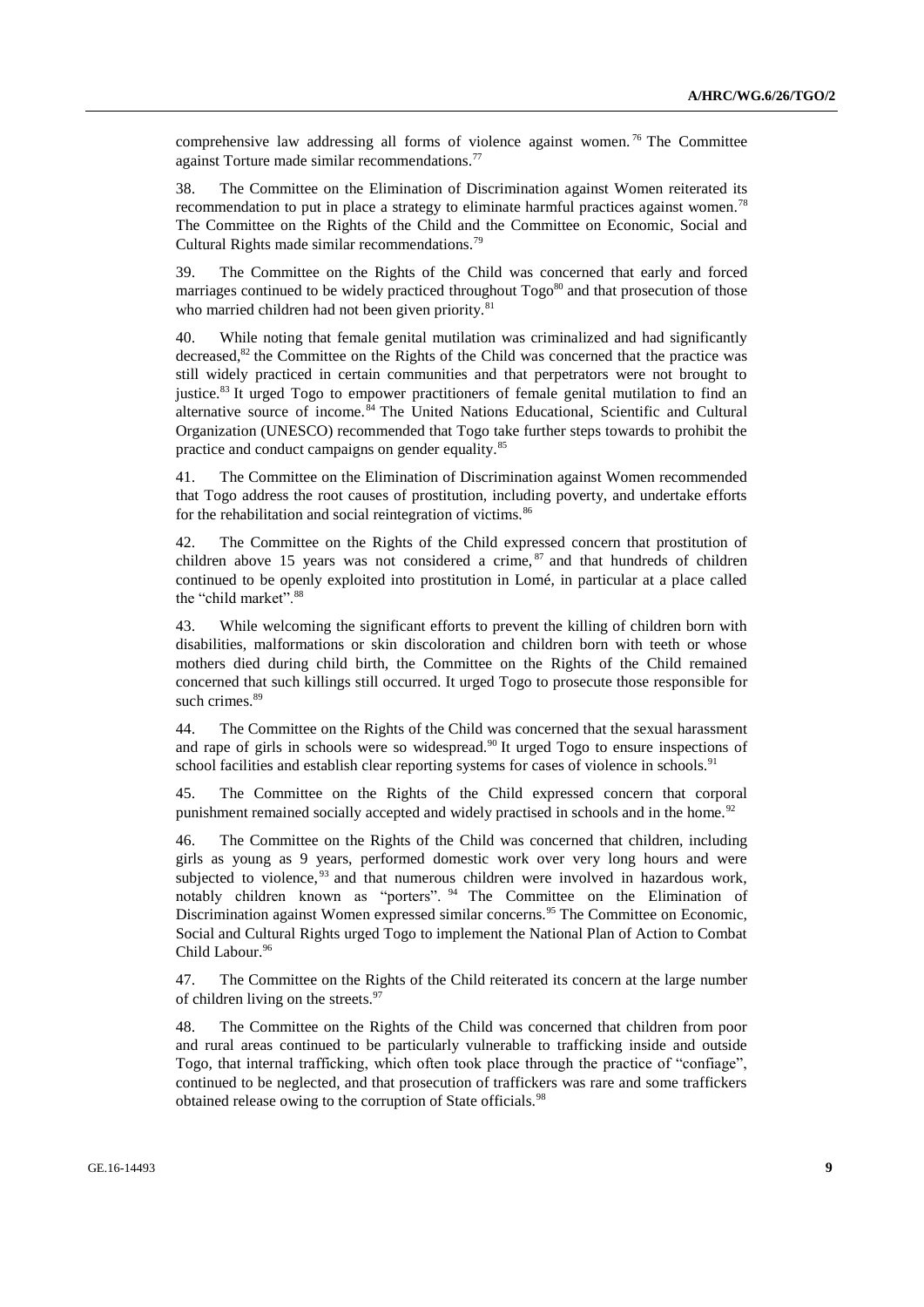49. The Committee on the Elimination of Discrimination against Women recommended that Togo adopt the law on human trafficking and the draft decree on the establishment of a national commission to fight trafficking, and that it ensure that the commission had a wide mandate and sufficient resources.<sup>99</sup>

50. The Committee on the Rights of the Child recommended that Togo criminalize the sale of children, in particular for the purpose of illegal adoption, and the transfer of children's organs for profit. $100$ 

51. The Committee on the Rights of the Child urged Togo to adopt without further delay the National Child Protection Policy.<sup>101</sup>

### **C. Administration of justice, including impunity, and the rule of law**

52. According to a report by the United Nations High Commissioner for Human Rights, the justice sector in Togo needs to be reformed and strengthened. The High Commissioner recommended raising people's awareness of their rights and judicial procedures with a view to improving their access to justice  $102$  and recommended that national consultations on justice be organized in an inclusive and representative manner with the aim of formulating consensus-based recommendations for the improvement of the work of the judicial system.<sup>103</sup>

53. During her follow-up visit to Togo in 2013, the Special Rapporteur appreciated initiatives to strengthen the judiciary.<sup>104</sup> However, she was concerned that the independence of the judiciary, access to justice and impunity for human rights violations were raised as some of the main difficulties in the transition and democratization process. Testimonies and reports indicated that impunity was widespread and that legal proceedings against certain perpetrators, in particular State security forces, were rare.<sup>105</sup> She was also concerned at reports of intimidation of magistrates in rural areas and nepotism in the nomination and promotion of magistrates.<sup>106</sup> She recommended that Togo continue to strengthen the judicial system, in particular the independence of the judiciary, access to justice, access to necessary infrastructure and resources and the fight against impunity.<sup>107</sup>

54. Further to her visit to Togo in 2013, the United Nations High Commissioner for Human Rights noted with concern that agents without legal status operated in courthouses as intermediaries between some judges and litigants, which was seen as encouraging corrupt practices.

55. The Committee against Torture noted that more than 65 per cent of detainees were in pretrial detention. It recommended restricting the use of pretrial detention.<sup>108</sup>

56. The Committee against Torture was concerned that the assistance of a lawyer was not systematically guaranteed for poor persons from the beginning of proceedings. The Committee on Economic, Social and Cultural Rights urged Togo to establish a system of legal aid.<sup>109</sup>

57. The Committee on the Elimination of Discrimination against Women urged Togo to ensure that women had effective access to courts and to prosecute all acts of violence against women, and adequately punish perpetrators.<sup>110</sup> It also urged Togo to strengthen victim assistance and rehabilitation, including medical and psychological support, and shelters, counselling and rehabilitation services.<sup>111</sup>

58. The Committee on the Rights of the Child was concerned that the practice of out-ofcourt settlement and compensation in sexual abuse cases remained widespread and often encouraged by law enforcement authorities. <sup>112</sup> It was also concerned that, in some instances, information that could lead to the identification of the child victim had been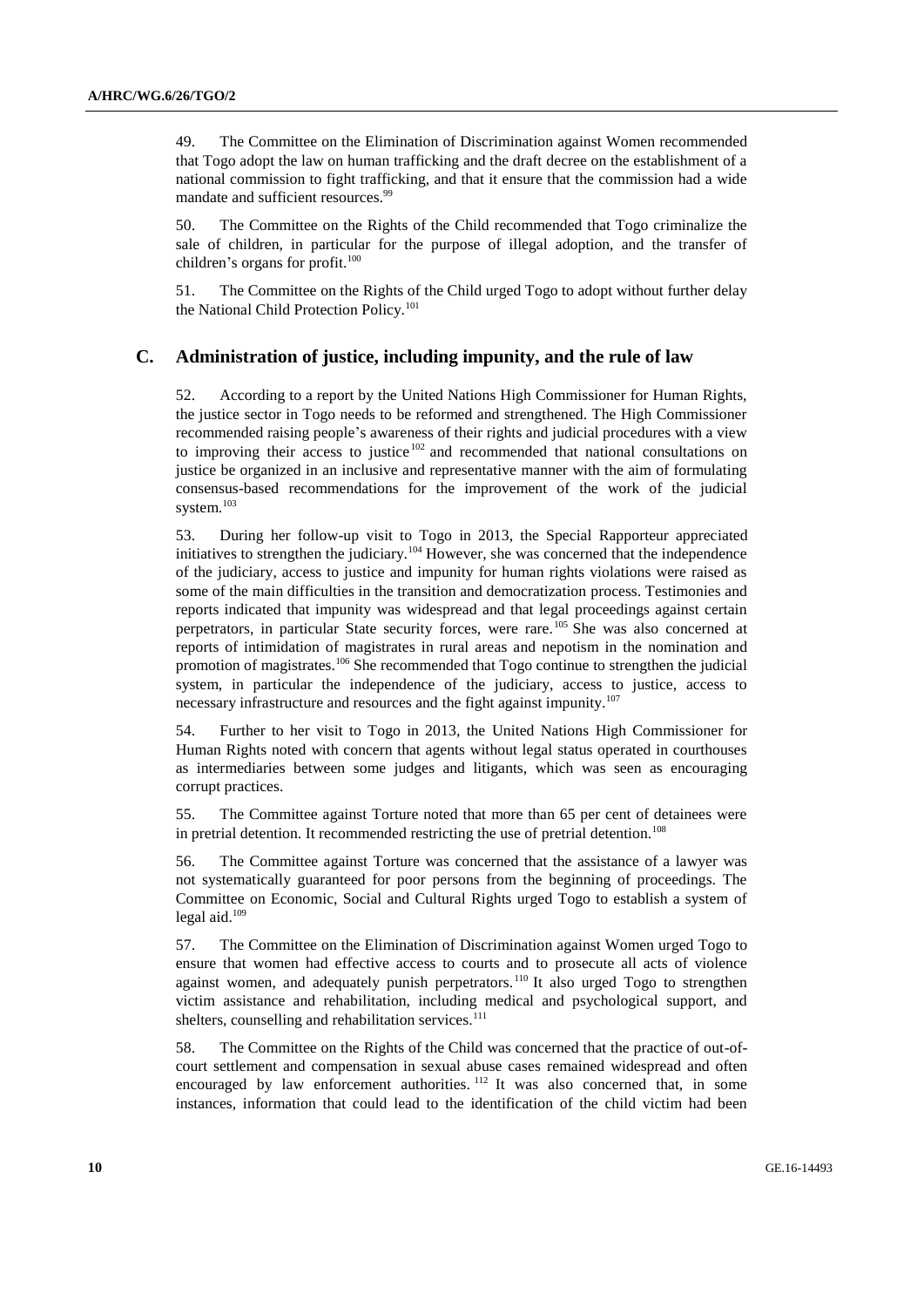disclosed by the judges.<sup>113</sup> The Committee urged Togo to provide children with adequate legal and other assistance throughout the legal proceedings.<sup>114</sup>

59. The Committee on the Elimination of Discrimination against Women urged Togo to implement the recommendations of the report of the Truth, Justice and Reconciliation Commission regarding the political violence, including violence against women that occurred from 1958 to 2005.<sup>115</sup> The Special Rapporteur made a similar recommendation.<sup>116</sup>

60. The Committee on the Rights of the Child was concerned that only one juvenile court existed in Togo.<sup>117</sup>

### **D. Right to privacy, marriage and family life**

61. The Committee on the Elimination of Discrimination against Women was concerned about the absence of legal provisions governing de facto unions, which could deny women protection.<sup>118</sup>

62. The Committee on the Rights of the Child urged Togo to ensure that the best interest of the child was always the primary consideration in cases of adoption.<sup>119</sup>

### **E. Freedom of expression, association and peaceful assembly and right to participate in public and political life**

63. The Special Rapporteur welcomed the new law of 2011 establishing the conditions for the exercise of the right to freedom of peaceful assembly.<sup>120</sup>

64. The Special Rapporteur noted that the environment in which human rights defenders worked in Togo continued to be highly polarized and politicized. She recommended that Togo ensure that human rights defenders could work in a safe and enabling environment, in particular women and those working for the rights of lesbian, gay, bisexual, transgender and intersex persons, by removing obstacles to their work and amending relevant legislation. $121$ 

65. The Special Rapporteur had received testimonies of continued harassment and intimidation of journalists who worked on human rights-related issues, reported information of cases of corruption of government officials or publicly criticized the Government. Some of them had faced criminal lawsuits for defamation or charges under the Press and Communications Code.<sup>122</sup>

66. The Special Rapporteur recommended that Togo conduct prompt and impartial investigations in cases of violence, intimidation and harassment against human rights defenders and hold perpetrators accountable.<sup>123</sup> The Committee on the Rights of the Child urged Togo to implement the recommendations of the Special Rapporteur.<sup>124</sup>

67. The Special Rapporteur recommended that defamation be repealed from criminal jurisdiction and be handled in civil jurisdiction, with penalties proportionate to the harm done.<sup>125</sup> UNESCO made a similar recommendation.<sup>126</sup>

68. The Special Rapporteur received allegations of excessive use of force by the police against participants in peaceful assemblies that had led to casualties. She recommended that the police and law enforcement personnel continued to be trained in crowd control and be properly equipped to handle protests.<sup>127</sup>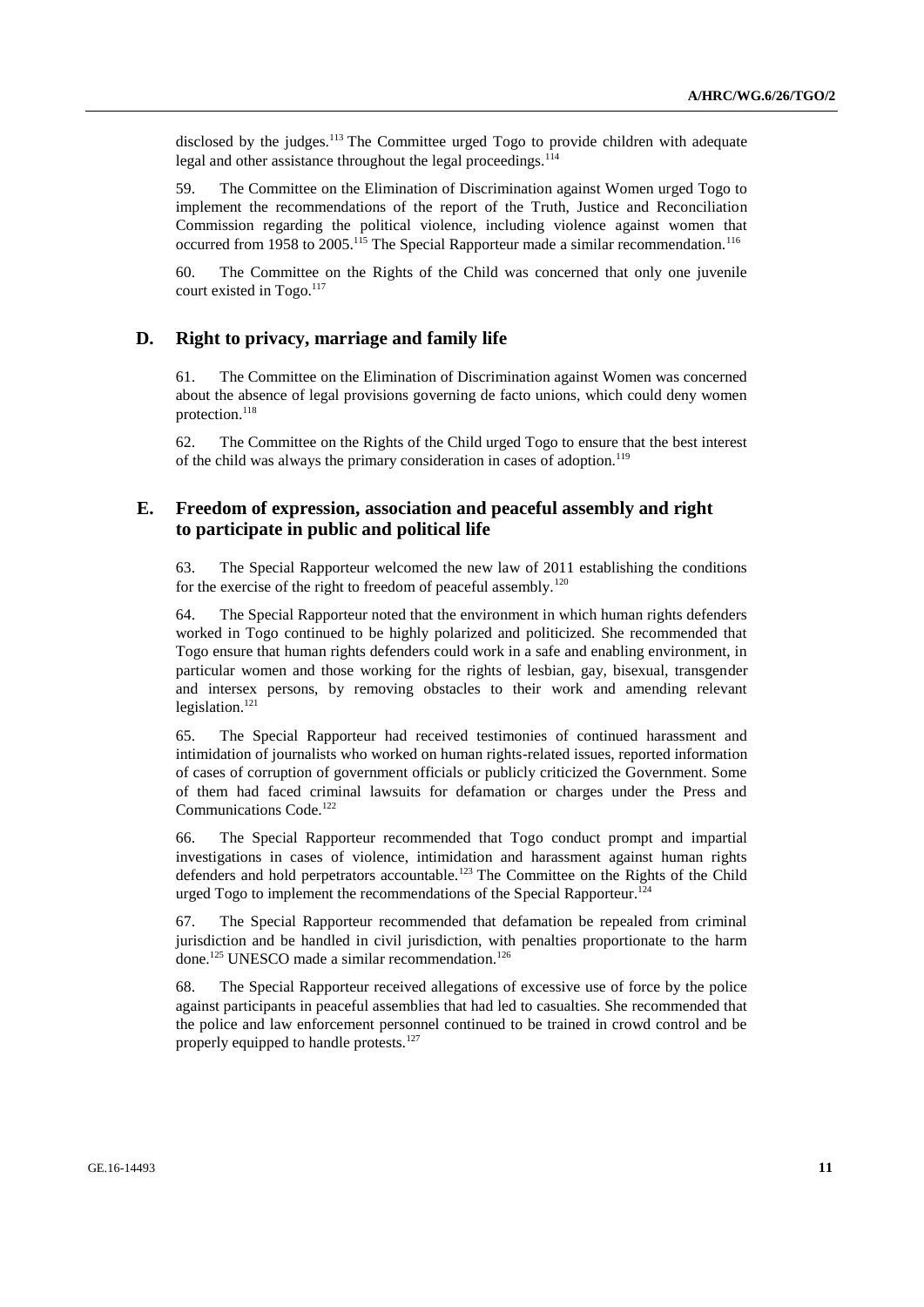## **F. Right to work and to just and favourable conditions of work**

69. The Committee on Economic, Social and Cultural Rights was concerned about the scale of unemployment<sup>128</sup> and at the very low level of the minimum wage and of the wages paid in the public sector.<sup>129</sup> The minimum wage did not apply to rural workers, domestic workers or workers in the informal sector.<sup>130</sup>

70. The Committee on the Elimination of Discrimination against Women was concerned about the concentration of women in the informal economy and the prevalence of discrimination against women in the labour market, in particular the wage gap. It recommended that Togo provide a regulatory framework for the informal sector, provide women with access to social security and expand access by women to microfinance and microcredit at low interest rates so as to enable them to engage in income-generating activities.<sup>131</sup>

71. The Committee on Economic, Social and Cultural Rights recommended that Togo apply the Labour Code and social legislation within the informal sector, in particular by opening it up to labour inspection services.<sup>132</sup>

72. While welcoming the efforts made to harmonize the regulatory framework for labour in the export processing zone with existing national legislation,  $^{133}$  the Special Rapporteur concluded that trade unions and those claiming labour rights faced serious restrictions on the right to associate freely and the right to strike by companies in the export processing zone, which until recently had reportedly been exempt from certain provisions of the Labour Code.<sup>134</sup> She recommended that Togo ensure that labour rights, including collective bargaining and the right to strike, were exercised without undue restrictions or intimidations in the export processing zone.<sup>135</sup>

73. UNESCO noted that Togo had implemented the Strategie de Croissance Accelérée et de Promotion de l'Emploi (SCAPE) 2013-2017, launched in 2013.<sup>136</sup>

### **G. Right to social security and to an adequate standard of living**

74. The Deputy High Commissioner for Human Rights noted that, despite an encouraging rate of economic growth, poverty remained a problem in Togo and that, in the development of its economic policies and its poverty reduction strategy, Togo should adopt a human rights-based approach, which would increase the participation of targeted groups, in particular vulnerable and marginalized groups.

75. The Committee on the Rights of the Child expressed concern that more than two thirds of children and their families were still living below the poverty line. <sup>137</sup> The Committee on Economic, Social and Cultural Rights recommended that Togo ensure that the accelerated growth and employment creation strategy was given sufficient priority and resources to combat poverty in rural areas and the most deprived regions.<sup>138</sup> The Committee on the Elimination of Discrimination against Women urged Togo to elaborate povertyreduction strategies integrating a gender perspective and taking account of the specific needs of rural women.<sup>139</sup>

76. The Committee on Economic, Social and Cultural Rights noted with concern that a large proportion of the population of Togo enjoyed no form of social protection, despite the passage into law in 2011 of the Medical Insurance Act and the Social Security Code.<sup>140</sup> The Committee on the Rights of the Child recommended that a national system of social protection be built.<sup>141</sup>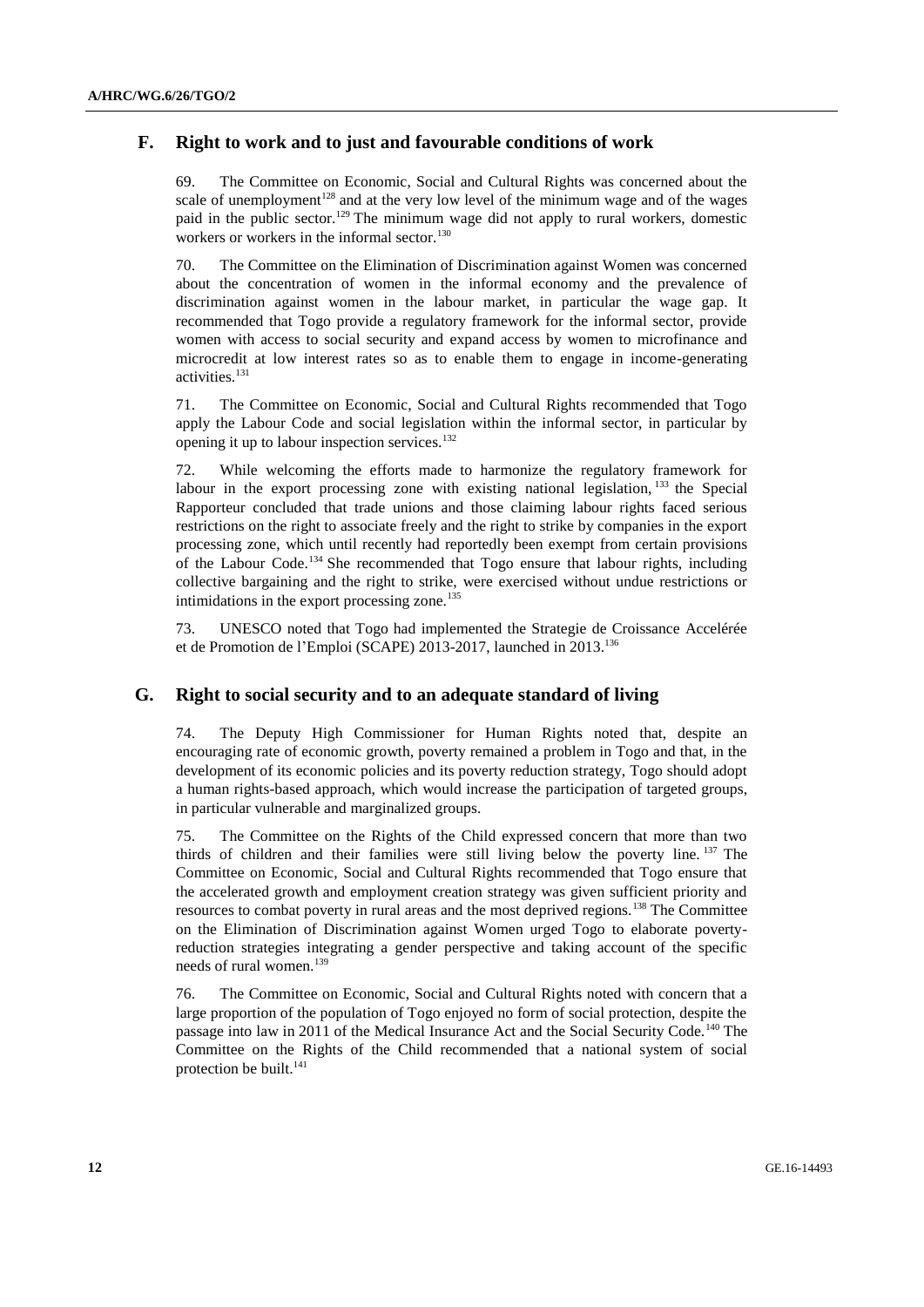77. The Committee on Economic, Social and Cultural Rights deplored the food insecurity and malnutrition that affected a large part of the population. It requested that Togo ensure that the legal framework of the right to food is strengthened.<sup>142</sup>

78. The Committee on Economic, Social and Cultural Rights noted the shortage of housing and the precarious state of dwellings of the greater part of the population, who lived in slums. It recommended that Togo increase substantially the budget allocated to housing.<sup>143</sup>

79. The Committee on Economic, Social and Cultural Rights recommended that Togo regulate rental arrangements and align its legislation on forced eviction with international norms.<sup>144</sup>

80. The Committee on Economic, Social and Cultural Rights called upon Togo to implement the recommendations on land-related issues formulated by the Truth, Justice and Reconciliation Commission.<sup>145</sup>

81. The Committee on Economic, Social and Cultural Rights noted that access to safe water and sanitation was insufficient, particularly in rural areas. It urged Togo to develop public sanitation, waste and sewage treatment services and safe drinking water distribution systems and to clean up sites polluted by wastewater.<sup>146</sup>

### **H. Right to health**

82. The Committee on Economic, Social and Cultural Rights noted the high cost of health care for households, public health problems such as malaria and diarrhoeal diseases, and infant and maternal mortality rates. It urged Togo to increase the resources allocated to the implementation of the national health policy adopted in 2012.<sup>147</sup> The Committee on the Rights of the Child and the Committee on the Elimination of Discrimination against Women raised similar concerns and made similar recommendations.<sup>148</sup>

83. The Committee on the Elimination of Discrimination against Women called upon Togo to address the obstacles to women's access to health care, including sociocultural norms.<sup>149</sup>

84. The Committee on Economic, Social and Cultural Rights was concerned by the high prevalence of HIV in Togo, especially among vulnerable groups.<sup>150</sup> The Committee on the Elimination of Discrimination against Women recommended that Togo strengthen the provision of free anti-retroviral treatment to all men and women living with HIV/AIDS.<sup>151</sup> The Committee on the Rights of the Child urged Togo to reinforce preventive action among young people, and ensure that the necessary budget was allocated to the HIV/AIDS education programme provided in secondary schools.<sup>152</sup>

85. The Committee on the Rights of the Child urged Togo to adopt a reproductive health policy for adolescents. <sup>153</sup> The Committee on the Elimination of Discrimination against Women called on Togo to address teenage pregnancies and promote widely education on sexual and reproductive health and rights, by incorporating it into the school curricula.<sup>154</sup>

### **I. Right to education**

86. UNESCO noted that Togo had strengthened its educational system through several plans, including the Plan sectoriel de l'education 2010-2020. Nevertheless, Togo had not taken further steps towards facilitating access to education for children with disabilities and had neither taken additional steps towards including human rights in the curriculum nor adopted measures for the elimination of practices and customs that discriminated against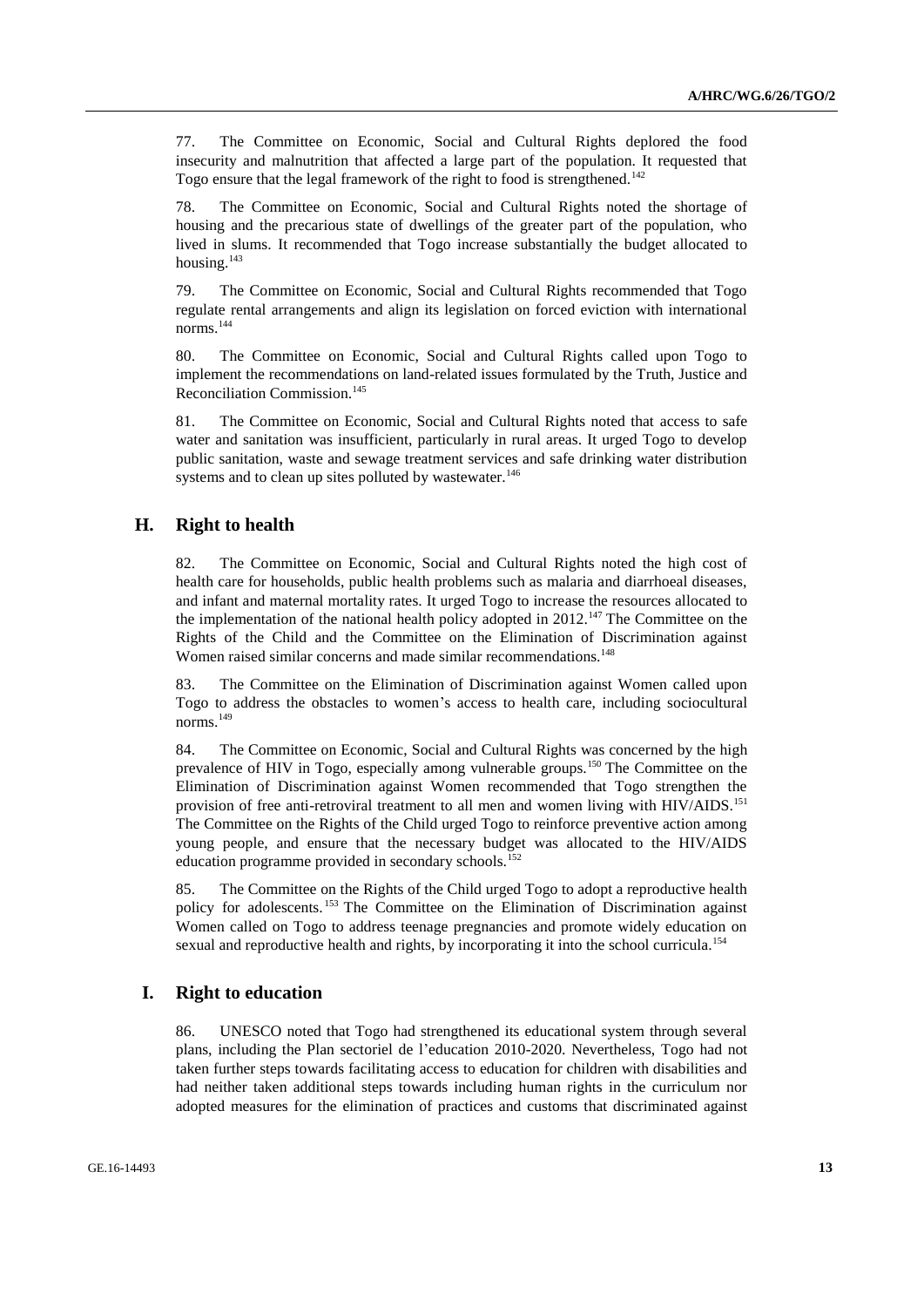women, especially female genital mutilation.<sup>155</sup> It recommended that Togo create additional favourable conditions to facilitate access to education for persons with disabilities, especially girls.<sup>156</sup>

87. The Committee on the Rights of the Child was concerned that one third of children had no access to primary education.<sup>157</sup> It was concerned that the portion of budget allocated to education remained insufficient for the effective implementation of the abolition of school fees.<sup>158</sup>

88. UNESCO recommended that Togo continue taking the necessary steps to achieve universal primary education, combat illiteracy and reduce the dropout rate in primary schools.<sup>159</sup>

89. The Committee on the Elimination of Discrimination against Women was concerned about the high dropout rate of girls, the shortage of education facilities and qualified professionals, the existence of stereotypes in school textbooks and the high illiteracy rate among women. <sup>160</sup> The Committee on Economic, Social and Cultural Rights and the Committee on the Rights of the Child raised similar concerns.<sup>161</sup> The Committee on the Elimination of Discrimination against Women invited Togo to ensure that girls and young women had de facto equal access to all levels of education, and to retain girls in schools, $162$ enforce a zero tolerance policy with respect to sexual abuse and harassment in schools and ensure that perpetrators were punished appropriately.<sup>163</sup> It also invited Togo to abrogate circular 8478/MEN-RS, which forbade pregnant pupils from using school facilities.<sup>164</sup>

90. The Committee on the Rights of the Child was concerned that an estimated one third of teachers, and up to 50 per cent in some regions, were volunteers who had no training and who depended on direct payment by parents.<sup>165</sup> It was concerned that the portion of budget allocated to education remained insufficient for the effective implementation of the abolition of school fees.

#### **J. Persons with disabilities**

91. The Committee on the Rights of the Child was concerned that a high number of children with disabilities were deprived of access to education and health services and that a policy for integrating children with disabilities into mainstream schools had not yet been adopted.<sup>166</sup>

92. UNESCO recommended that Togo address the exclusion of persons with disabilities.<sup>167</sup> The Committee on Economic, Social and Cultural Rights recommended that Togo provide sufficient resources for the implementation of the national strategy for the protection and promotion of persons with disabilities and its plan of action.<sup>168</sup>

93. Regarding the rights of persons with disabilities, the Committee on Economic, Social and Cultural Rights recommended that a quota system be applied in employment.<sup>169</sup>

### **K. Minorities and indigenous peoples**

94. The Committee on Economic, Social and Cultural Rights recommended that Togo ensure that its laws protect the rights to all ethnic groups, and called upon Togo to act upon the recommendations of the Truth, Justice and Reconciliation Commission concerning ethnic disputes.<sup>170</sup>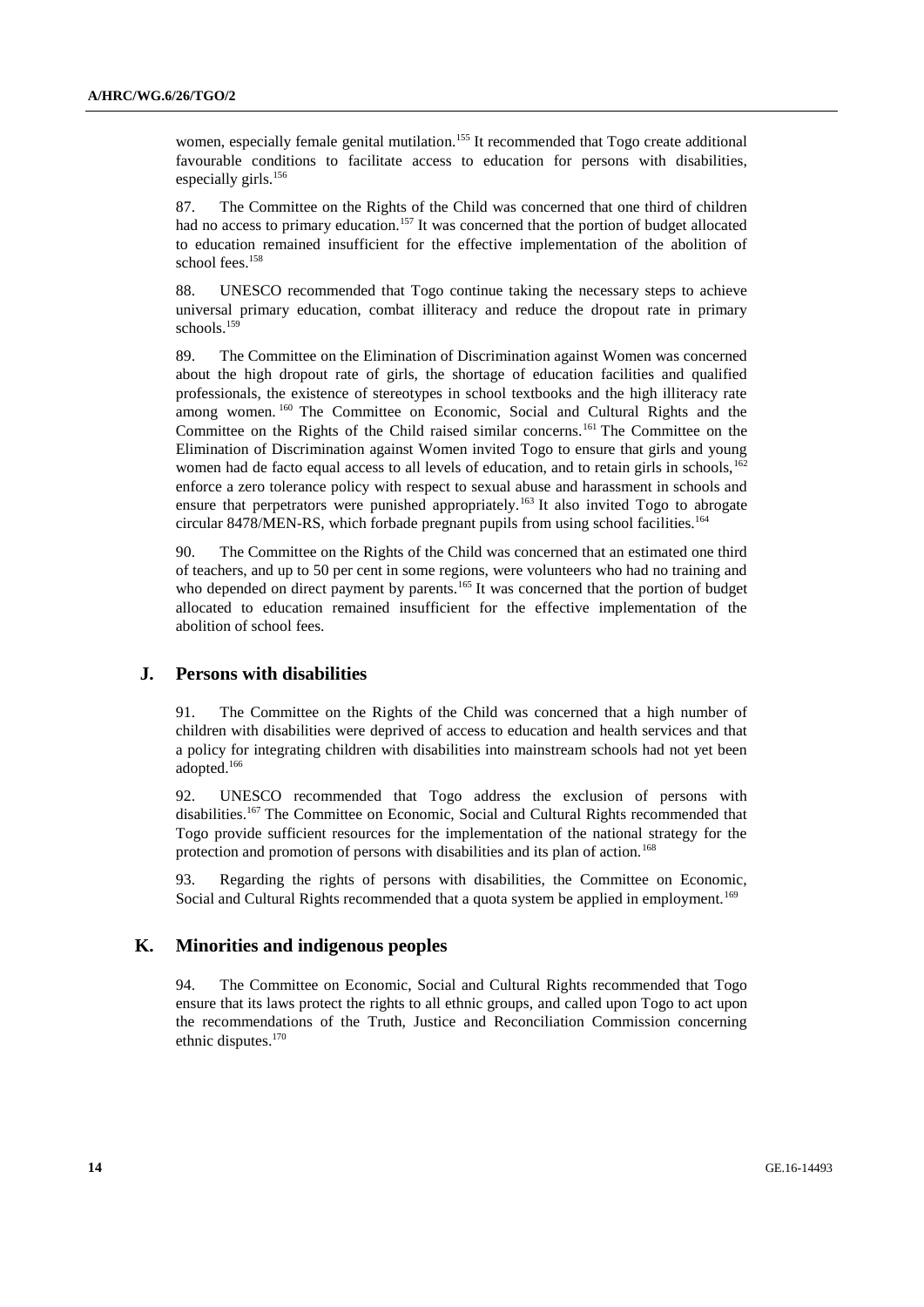### **L. Migrants, refugees and asylum seekers**

95. The Committee against Torture recommended that Togo respect the principle of non-refoulement <sup>171</sup> and introduce in the Criminal Code the right to an appeal with suspensive effect against expulsion decisions. $172$ 

96. The Office of the United Nations High Commissioner for Refugees (UNHCR) indicated that, since its first review, Togo had initiated the ratification process for the 1954 Convention relating to the Status of Stateless Persons, having adopted a law on accession to the Convention in 2012. However, the Head of State had yet to promulgate the law.<sup>173</sup>

97. UNHCR stated that Togo had begun reviewing its asylum laws, resulting in a new Law on the Status of Refugees, adopted in 2016.<sup>174</sup>

98. UNHCR recommended that Togo ensure that the new national Law provided for an independent body of appeal for decisions of eligibility for refugee status.<sup>175</sup>

### **M. Right to development, and environmental issues**

99. The Committee on Economic, Social and Cultural Rights recommended that Togo strengthen the legal framework governing the protection of the environment and social rights in the area of mineral exploitation.<sup>176</sup>

100. The Committee on the Rights of the Child recommended that companies operating in Togo be required to adopt measures to prevent and mitigate adverse human rights impacts of their operations in the country, including by their supply chain or associates.<sup>177</sup>

101. The Committee on the Elimination of Discrimination against Women urged Togo to ensure that land lease contracts with foreign companies did not result in forced eviction and internal displacement or the increased food insecurity and poverty of local populations, and to provide the affected communities with adequate compensation and alternative land.<sup>178</sup>

*Notes*

Unless indicated otherwise, the status of ratification of instruments listed in the table may be found on the official website of the United Nations Treaty Collection database, Office of Legal Affairs of the United Nations Secretariat, [http://treaties.un.org/.](http://treaties.un.org/) Please also refer to the United Nations compilation on Togo from the previous cycle (A/HRC/WG.6/12/TGO/2).

<sup>2</sup> The following abbreviations have been used in the present document:

| <b>ICERD</b>     | International Convention on the Elimination of All Forms of Racial        |
|------------------|---------------------------------------------------------------------------|
|                  | Discrimination                                                            |
| <b>ICESCR</b>    | International Covenant on Economic, Social and Cultural Rights            |
| <b>OP-ICESCR</b> | <b>Optional Protocol to ICESCR</b>                                        |
| <b>ICCPR</b>     | International Covenant on Civil and Political Rights                      |
| <b>ICCPR-OP1</b> | <b>Optional Protocol to ICCPR</b>                                         |
| <b>ICCPR-OP2</b> | Second Optional Protocol to ICCPR, aiming at the abolition of the death   |
|                  | penalty                                                                   |
| <b>CEDAW</b>     | Convention on the Elimination of All Forms of Discrimination against      |
|                  | Women                                                                     |
| <b>OP-CEDAW</b>  | <b>Optional Protocol to CEDAW</b>                                         |
| <b>CAT</b>       | Convention against Torture and Other Cruel, Inhuman or Degrading          |
|                  | <b>Treatment or Punishment</b>                                            |
| OP-CAT           | Optional Protocol to CAT                                                  |
| <b>CRC</b>       | Convention on the Rights of the Child                                     |
| OP-CRC-AC        | Optional Protocol to CRC on the involvement of children in armed conflict |
|                  |                                                                           |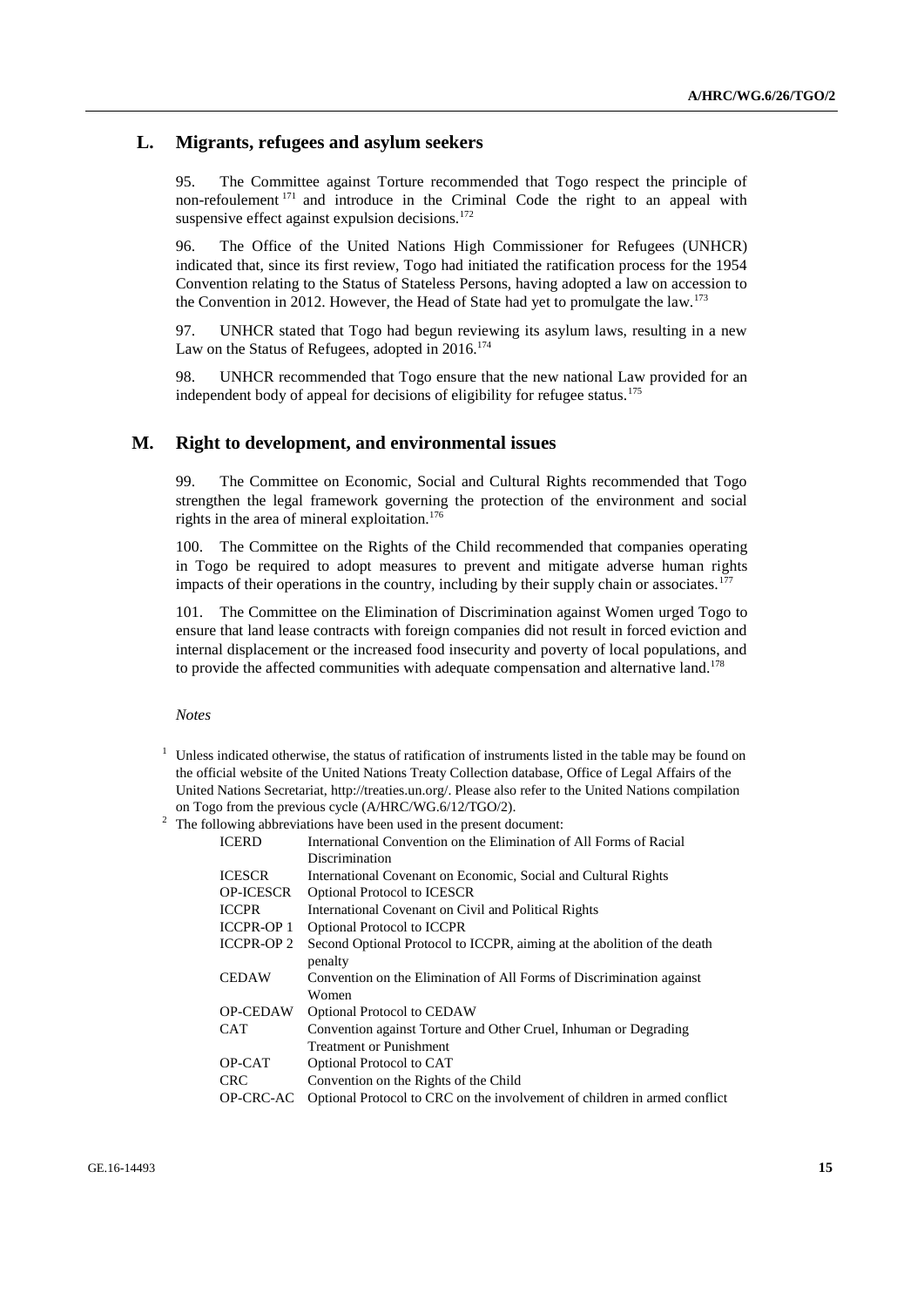|                  | OP-CRC-SC Optional Protocol to CRC on the sale of children, child prostitution and child |
|------------------|------------------------------------------------------------------------------------------|
|                  | pornography                                                                              |
| <b>OP-CRC-IC</b> | Optional Protocol to CRC on a communications procedure                                   |
| <b>ICRMW</b>     | International Convention on the Protection of the Rights of All Migrant                  |
|                  | Workers and Members of Their Families                                                    |
| <b>CRPD</b>      | Convention on the Rights of Persons with Disabilities                                    |
| <b>OP-CRPD</b>   | <b>Optional Protocol to CRPD</b>                                                         |
| <b>ICPPED</b>    | International Convention for the Protection of All Persons from Enforced                 |
|                  | Disappearance                                                                            |

- Disappearance 3 Individual complaints: ICCPR-OP 1, art. 1; OP-CEDAW, art. 1; OP-CRPD, art. 1; OP-ICESCR, art. 1; OP-CRC-IC, art. 5; ICERD, art. 14; CAT, art. 22; ICRMW, art. 77; and ICPPED, art. 31. Inquiry procedure: OP-CEDAW, art. 8; CAT, art. 20; ICPPED, art. 33; OP-CRPD, art. 6; OP-ICESCR, art. 11; and OP-CRC-IC, art. 13. Inter-State complaints: ICCPR, art. 41; ICRMW, art. 76; ICPPED, art. 32; CAT, art. 21; OP-ICESCR, art. 10; and OP-CRC-IC, art. 12. Urgent action: ICPPED, art. 30.
- 4 See E/C.12/TGO/CO/1, para. 38; CAT/C/TGO/CO/2, para. 22, CEDAW/C/TGO/CO/6-7, para. 46 and CRC/C/TGO/CO/3-4, para. 78.
- 5 See E/C.12/TGO/CO/1, para. 37.
- 6 Ibid., para. 38.
- 7 See CAT/C/TGO/CO/2, para. 22.
- 8 Protocol to Prevent, Suppress and Punish Trafficking in Persons, Especially Women and Children, supplementing the United Nations Convention against Transnational Organized Crime.
- 9 1951 Convention relating to the Status of Refugees and its 1967 Protocol, 1954 Convention relating to the Status of Stateless Persons, and 1961 Convention on the Reduction of Statelessness.
- <sup>10</sup> Geneva Convention for the Amelioration of the Condition of the Wounded and Sick in Armed Forces in the Field (First Convention); Geneva Convention for the Amelioration of the Condition of Wounded, Sick and Shipwrecked Members of Armed Forces at Sea (Second Convention); Geneva Convention relative to the Treatment of Prisoners of War (Third Convention); Geneva Convention relative to the Protection of Civilian Persons in Time of War (Fourth Convention); Protocol Additional to the Geneva Conventions of 12 August 1949, and relating to the Protection of Victims of International Armed Conflicts (Protocol I); Protocol Additional to the Geneva Conventions of 12 August 1949, and relating to the Protection of Victims of Non-International Armed Conflicts (Protocol II). For the official status of ratifications, see International Committee of the Red Cross, www.icrc.org/ihl.
- <sup>11</sup> Protocol Additional to the Geneva Conventions of 12 August 1949, and relating to the Adoption of an Additional Distinctive Emblem (Protocol III). For the official status of ratifications, see International Committee of the Red Cross, www.icrc.org/ihl.
- <sup>12</sup> International Labour Organization (ILO) Indigenous and Tribal Peoples Convention, 1989 (No. 169), and Domestic Workers Convention, 2011 (No. 189).
- <sup>13</sup> See CAT/C/TGO/CO/2, para. 8.<br><sup>14</sup> See CDC/C/TCO/CO/2, 4 name
- <sup>14</sup> See CRC/C/TGO/CO/3-4, para. 10 (c).<br><sup>15</sup> See CEDAW/C/TGO/CO/6.7, para. 15
- <sup>15</sup> See CEDAW/C/TGO/CO/6-7, para. 15.<br><sup>16</sup> See CBC/C/TCO/CO/2, 4, para. 10.
- <sup>16</sup> See CRC/C/TGO/CO/3-4, para. 10.<br><sup>17</sup> See E/C 12/TGO/CO/1, para. 7
- See E/C.12/TGO/CO/1, para. 7.
- <sup>18</sup> See CRC/C/TGO/CO/3-4, para. 17. See also CRC/C/OPSC/TGO/CO/1, para. 18.
- See E/C.12/TGO/CO/1, para. 11.
- <sup>20</sup> According to article 5 of the rules of procedure of the Global Alliance of National Human Rights Institutions Sub-Committee on Accreditation, the classifications for accreditation used by the Sub-Committee are: A: voting member (fully in compliance with each of the Paris Principles); B: nonvoting member (not fully in compliance with each of the Paris Principles or insufficient information provided to make a determination); and C: no status (not in compliance with the Paris Principles).
- <sup>21</sup> The list of national human rights institutions with accreditation status granted by the Global Alliance of National Human Rights Institutions is available from
- http://nhri.ohchr.org/EN/Documents/Status%20Accreditation%20Chart.pdf.
- $22$  See CAT/C/TGO/CO/2, para. 14.

 $23$  Ibid., para. 14 (a).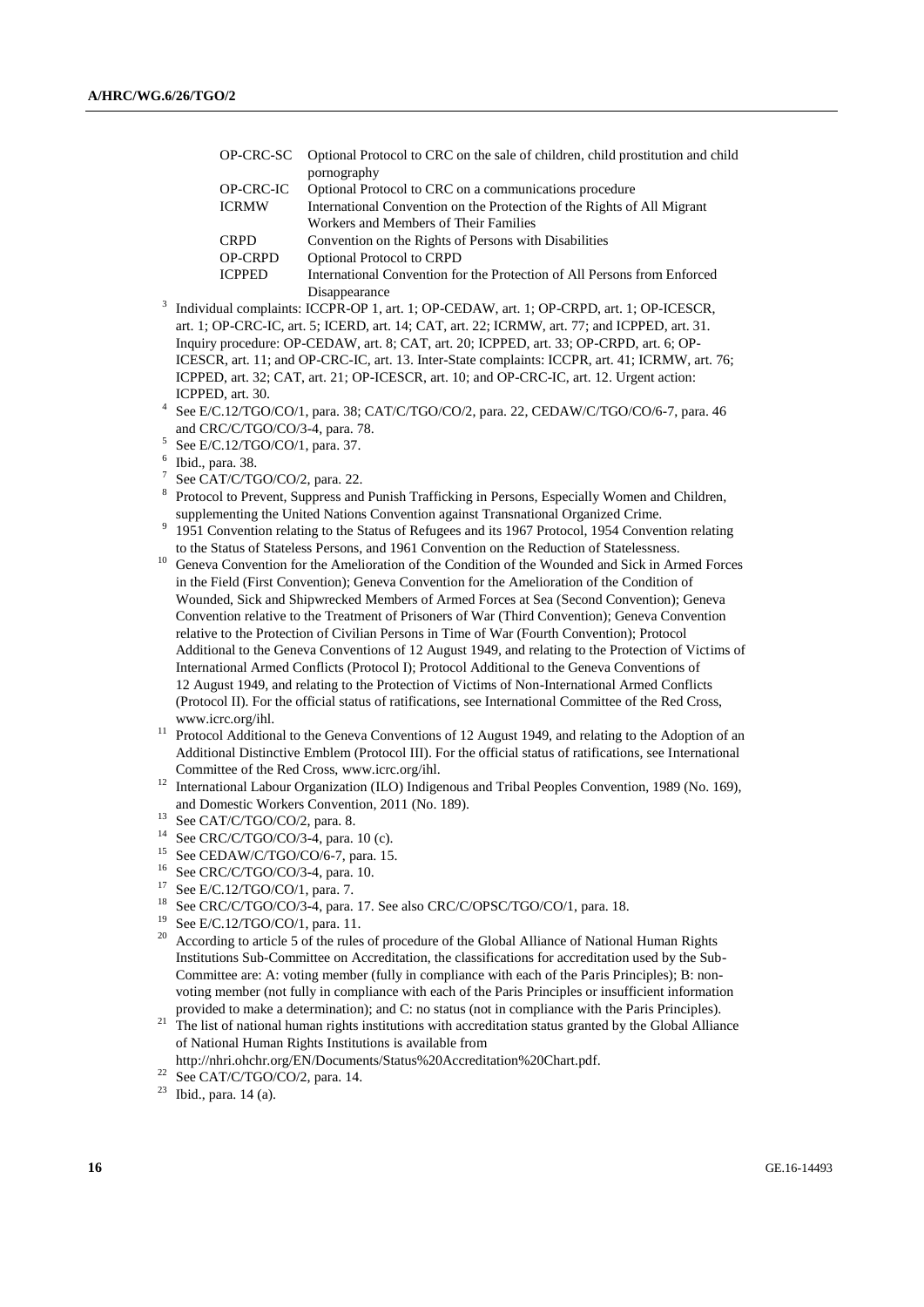- <sup>24</sup> See CRC/C/TGO/CO/3-4, paras. 15 and 16.
- <sup>25</sup> See CAT/C/TGO/CO/2, para. 6 (f).
- <sup>26</sup> Ibid., para. 14.
- <sup>27</sup> See A/HRC/25/55/Add.2, para. 59.
- $28$  Ibid., para. 88 (a).
- <sup>29</sup> See CRC/C/TGO/CO/3-4, para. 11.
- <sup>30</sup> See E/C.12/TGO/CO/1, para. 10. See also CRC/C/TGO/CO/3-4, para. 18.
- $31$  See A/HRC/25/55/Add.2, paras. 12 and 86 (a).
- $32$  Ibid., para. 49.
- See CCPR/C/TGO/CO/4, para. 23.
- <sup>34</sup> See CAT/C/TGO/CO/2, para. 24.
- <sup>35</sup> See CEDAW/C/TGO/CO/6-7, para. 47.<br><sup>36</sup> See A/60/40 (Vel. I) ap 220, 240.
- See A/69/40 (Vol. I), pp. 339-340.
- $37$  See CCPR/C/TGO/CO/4/Add.1. See also A/69/40 (Vol. I), pp. 339-340.
- <sup>38</sup> See additional follow-up report of the State party dated 2 June 2014, available fro[m http://tbinternet.](http://tbinternet.ohchr.org/Treaties/CCPR/Shared%20Documents/TGO/INT_CCPR_AFR_TGO_17329_F.pdf) [ohchr.org/Treaties/CCPR/Shared%20Documents/TGO/INT\\_CCPR\\_AFR\\_TGO\\_17329\\_F.pdf.](http://tbinternet.ohchr.org/Treaties/CCPR/Shared%20Documents/TGO/INT_CCPR_AFR_TGO_17329_F.pdf)
- <sup>39</sup> See letter dated 1 December 2014 from the Human Rights Committee to the Permanent Representative Togo, available from [http://tbinternet.ohchr.org/](http://tbinternet.ohchr.org/Treaties/CCPR/Shared%20Documents/TGO/INT_CCPR_FUL_TGO_19313_F.pdf) [Treaties/CCPR/Shared%20Documents/TGO/INT\\_CCPR\\_FUL\\_TGO\\_19313\\_F.pdf.](http://tbinternet.ohchr.org/Treaties/CCPR/Shared%20Documents/TGO/INT_CCPR_FUL_TGO_19313_F.pdf)
- $^{40}\,$  See CAT/C/TGO/CO/2/Add.1.
- <sup>41</sup> See A/70/44, para. 49, and A/69/44, para. 82.
- <sup>42</sup> See CEDAW/C/TGO/CO/16/6-7/Add.1.
- <sup>43</sup> Letter dated 14 December 2015 from the Committee on the Elimination of Discrimination against Women to the Chargé d'affaires a.i. of Togo to the United Nations Office at Geneva. Available from [http://tbinternet.ohchr.org/Treaties/CEDAW/Shared%20Documents/TGO/INT\\_CEDAW\\_FUL\\_TGO](http://tbinternet.ohchr.org/Treaties/CEDAW/Shared%20Documents/TGO/INT_CEDAW_FUL_TGO_22526_E.pdf) [\\_22526\\_E.pdf.](http://tbinternet.ohchr.org/Treaties/CEDAW/Shared%20Documents/TGO/INT_CEDAW_FUL_TGO_22526_E.pdf)
- <sup>44</sup> See CAT/C/54/2, para. 12. See also
- [http://tbinternet.ohchr.org/\\_layouts/TreatyBodyExternal/CountryVisits.aspx?SortOrder=Alphabetical.](http://tbinternet.ohchr.org/_layouts/TreatyBodyExternal/CountryVisits.aspx?SortOrder=Alphabetical) <sup>45</sup> For the titles of special procedure mandate holders, see
- www.ohchr.org/EN/HRBodies/SP/Pages/Welcomepage.aspx.
- <sup>46</sup> See A/HRC/25/55/Add.2, para. 13.
- <sup>47</sup> See 2015 OHCHR report, p. 145, available from [www2.ohchr.org/english/OHCHRreport2015/allegati/10\\_Africa\\_2015.pdf.](file:///C:/Users/srey/AppData/Local/Temp/notesEEFAD1/www2.ohchr.org/english/OHCHRreport2015/allegati/10_Africa_2015.pdf)
- <sup>48</sup> See CEDAW/C/TGO/CO/6-7, para. 41 (b). See also E/C.12/TGO/CO/1, para. 13.
- <sup>49</sup> See CRC/C/TGO/CO/3-4, para. 45.
- <sup>50</sup> See CEDAW/C/TGO/CO/6-7, para. 28.
- <sup>51</sup> Ibid., para. 36.
- <sup>52</sup> Ibid., para. 39. See also CEDAW/C/TGO/CO/6-7, para. 19.
- $\begin{array}{c}\n 53 \\
54 \\
6\n \end{array}$
- <sup>54</sup> See CEDAW/C/TGO/CO/6-7, para. 27 (a).<br><sup>55</sup> See A/HPC/25/55/Add 2, para. 70
- $^{55}$  See A/HRC/25/55/Add.2, para. 70.<br> $^{56}$  See CRC/C/TGO/2.4, paras. 30 apr
- <sup>56</sup> See CRC/C/TGO/3-4, paras. 39 and 40. See also E/C.12/TGO/CO/1, para. 21.
- See CRC/C/TGO/3-4, para. 40 (e).
- <sup>58</sup> See CRC/C/TGO/CO/3-4, para. 51.
- <sup>59</sup> See A/HRC/25/55/Add.2. para. 78.
- <sup>60</sup> Ibid., para. 77.
- $61$  Ibid., paras. 12 and 86 (a).
- <sup>62</sup> See CAT/C/TGO/CO/2, para. 7.
- <sup>63</sup> Ibid., para. 11.
- <sup>64</sup> Ibid., para. 9.
- <sup>65</sup> Ibid., para. 11.
- <sup>66</sup> Ibid., para. 9 (a).
- <sup>67</sup> Ibid., para. 9.
- <sup>68</sup> Ibid.
- <sup>69</sup> See A/HRC/25/55/Add.2. para. 86 (j).
- <sup>70</sup> See CAT/C/TGO/CO/2, para. 13.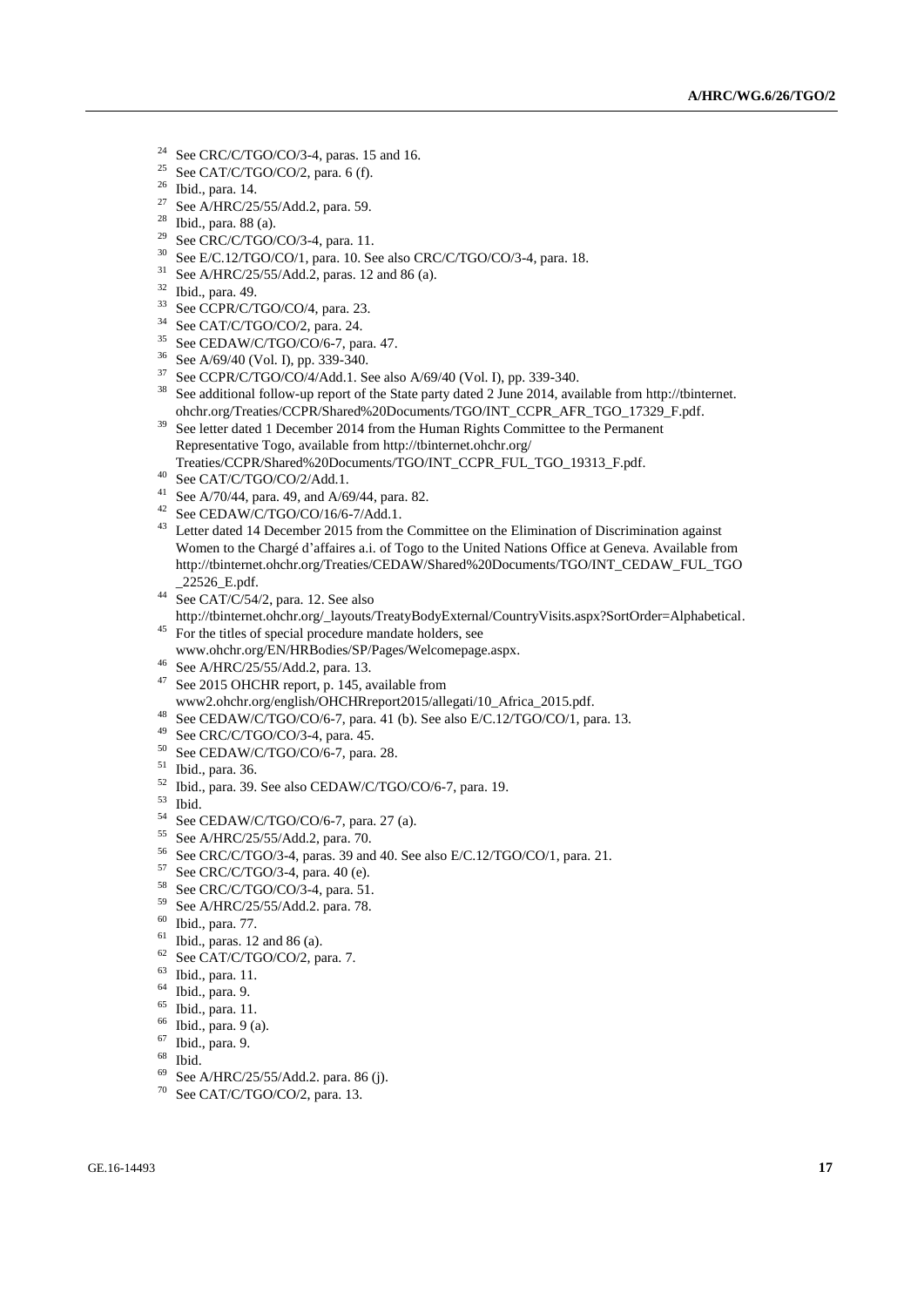- See CEDAW/C/TGO/CO/6-7, para. 39 (a).
- <sup>72</sup> See CRC/C/TGO/3-4, para. 75 (a). See also CRC/C/TGO/3-4, para. 41.
- See CRC/C/TGO/CO/3-4, para. 41.
- <sup>74</sup> See CRC/C/TGO/3-4, para. 76 (b).
- See CAT/C/TGO/CO/2, para. 10.
- <sup>76</sup> See CEDAW/C/TGO/CO/6-7, para. 23 (a).
- See CAT/C/TGO/CO/2, para. 15, and CRC/C/TGO/CO/3-4, paras. 49 and 50.
- <sup>78</sup> See CEDAW/C/TGO/CO/6-7, paras. 21 (a) and 40.
- See CRC/C/TGO/CO/3-4, paras. 57 and 58, and E/C.12/TGO/CO/1, para. 14. See also CRC/C/TGO/CO/3-4, para. 46.
- See CRC/C/TGO/CO/3-4, paras. 29 and 57 (c).
- <sup>81</sup> Ibid., para. 57 (c). See also CRC/C/OPSC/TGO/CO/1, para. 26.<br><sup>82</sup> See CBC/C/TCO/CO/2, 4, para. 57, See also E/C 12/TCO/CO/1
- See CRC/C/TGO/CO/3-4, para. 57. See also E/C.12/TGO/CO/1, para. 6 (f).
- See CRC/C/TGO/CO/3-4, para. 57 (a).
- $^{84}$  Ibid., para. 58 (c).
- <sup>85</sup> See UNESCO submission for the universal periodic review of Togo, para. 37 (iv).
- <sup>86</sup> See CEDAW/C/TGO/CO/6-7, para. 25 (d).<br><sup>87</sup> See CDC/C/ODSC/TGO/CO/1, para. 24 (h).
- See CRC/C/OPSC/TGO/CO/1, para. 24 (b).
- Ibid., para. 28.
- 89 See CRC/C/TGO/CO/3-4, paras. 35 and 36.
- Ibid., para. 69 (a).
- Ibid., para. 70 (e).
- Ibid., para. 43.
- Ibid., para. 65 (b).
- Ibid., para. 65 (c).
- <sup>95</sup> See CEDAW/C/TGO/CO/6-7, para. 32.
- See E/C.12/TGO/CO/1, para. 20.
- <sup>97</sup> See CRC/C/TGO/CO/3-4, para. 67.
- Ibid., para. 71. See also CRC/C/OPSC/TGO/CO/1, para. 26; and CAT/C/TGO/CO/2, para. 15.
- See CEDAW/C/TGO/CO/6-7, para. 25 (b).
- See CRC/C/OPSC/TGO/CO/1, para. 25 (a). See also CRC/C/OPSC/TGO/CO/1, para. 11.
- See CRC/C/TGO/CO/3-4, para. 14.
- Page 49 (check).
- Page 49.
- <sup>104</sup> See A/HRC/25/55/Add.2. para. 19.
- Ibid., para. 20.
- Ibid.
- Ibid., para. 86 (e).
- See CAT/C/TGO/CO/2, para. 12.
- See E/C.12/TGO/CO/1, para. 8.
- <sup>110</sup> See CEDAW/C/TGO/CO/6-7, paras. 12, 13 and 23 (e).
- <sup>111</sup> Ibid., para. 23 (f). See also CRC/C/TGO/CO/3-4, para. 70 (a).
- <sup>112</sup> See CRC/C/TGO/CO/3-4, para. 69 (c). See also CRC/C/OPSC/TGO/CO/1, para. 28 and 29.
- <sup>113</sup> See CRC/C/OPSC/TGO/CO/1, para. 32 (b).
- See CRC/C/TGO/3-4, para. 76 (f).
- <sup>115</sup> See CEDAW/C/TGO/CO/6-7, para. 23 (g).
- See A/HRC/25/55/Add.2. para. 86 (d).
- See CRC/C/TGO/3-4, para. 75 (b).
- See CEDAW/C/TGO/CO/6-7, para. 40.
- <sup>119</sup> See CRC/C/TGO/CO/3-4, paras. 47 and 48.
- See A/HRC/25/55/Add.2. paras. 35 and 36.
- Ibid., para. 86 (m).
- Ibid., para. 73.
- Ibid., para. 86 (k).
- See CRC/C/TGO/CO/3-4, para. 26.
- See A/HRC/25/55/Add.2. para. 25.